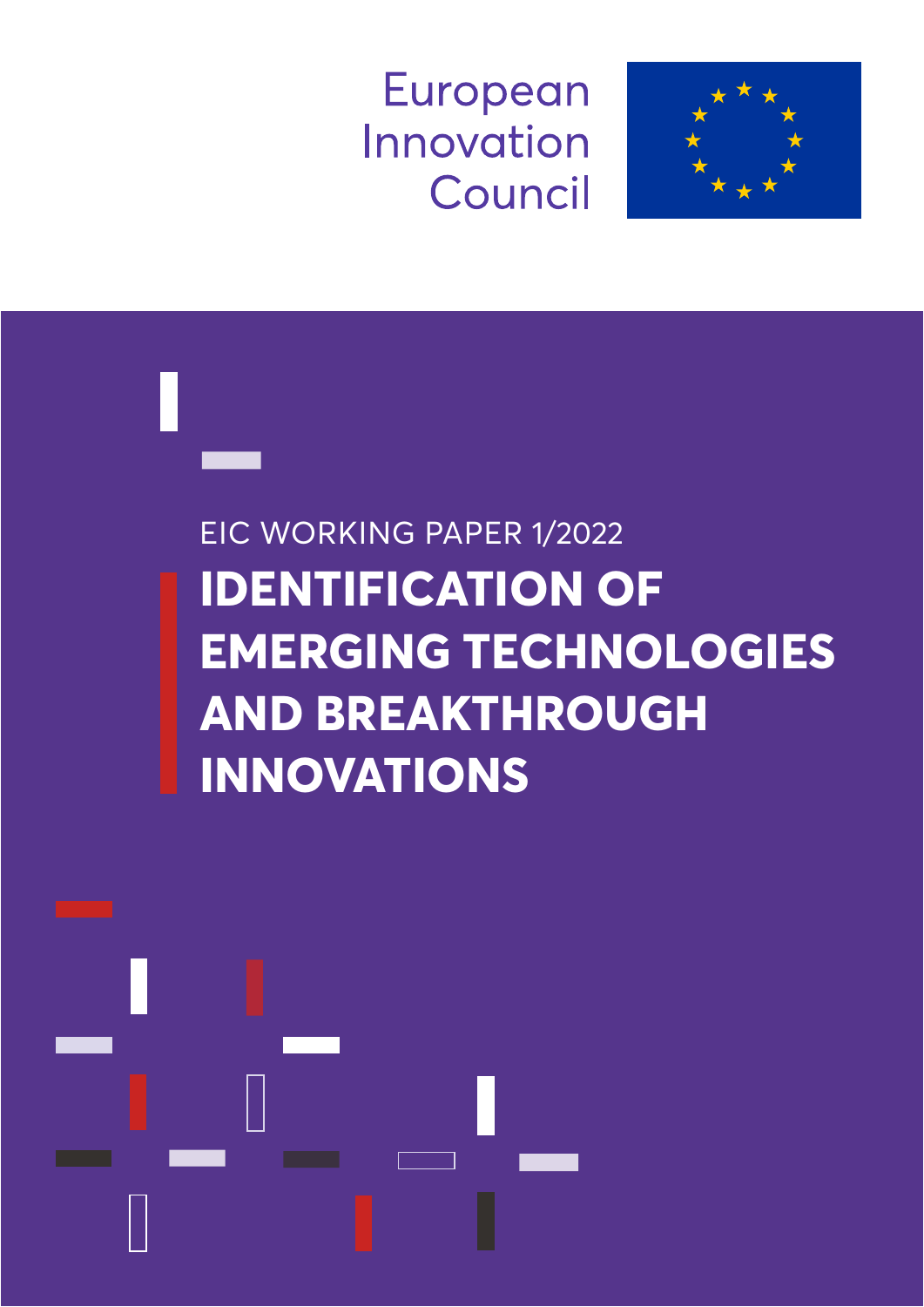The views expressed in this publication are the responsibility of the authors and do not necessarily reflect the views of the European Innovation Council and SMEs Executive Agency. The identification of an area in this document does not imply that all authors or EIC Programme Managers agree with it. The European Innovation Council and SMEs Executive Agency is not liable for any consequence stemming from the reuse of this publication. Further information about the European Innovation Council can be found at: <https://eic.ec.europa.eu>

This paper was prepared by Maciej Lopatka ([maciej.lopatka@](mailto:maciej.lopatka%40ec.europa.eu?subject=) [ec.europa.eu](mailto:maciej.lopatka%40ec.europa.eu?subject=)), Alexandre Pólvora, Sivasegaram Manimaaran and Roumen Borissov at the EIC and SMEs Executive Agency of the European Commission under the supervision of Keith Sequeira. The content and descriptions of the thematic areas relies on a large part to inputs from EIC Programme Managers: Iordanis Arzimanoglou, Enrique Claverol-Tinture, Francesco Matteucci and Antonio Pantaleo. The paper benefited from various discussions within the European Innovation Council and involving many colleagues who helped develop the ideas, shared good practices and have provided valuable feedback throughout.

The authors would like to give their special thanks to the EIC Programme Committee Delegates, EIC pilot Advisory Board Members and the officials of the European Commission for bringing high-level expertise and relevant contributions and comments to improve the paper.

Manuscript completed in February 2022.

Neither the European Innovation Council and SMEs Executive Agency nor any person acting on behalf of the European Innovation Council and SMEs Executive Agency is responsible for the use that might be made of the following information.

Luxembourg: Publications Office of the European Union, 2021

| I EN BOOK | I ISBN 978-92-9469-122-4 | Doi: 10.2826/702758 | EA-05-22-034-EN-C  |
|-----------|--------------------------|---------------------|--------------------|
| I EN PDF  | I ISBN 978-92-9469-123-1 | Doi: 10.2826/06288  | LEA-05-22-034-EN-N |

© European Union, 2022

Reproduction is authorised provided the source is acknowledged. For any use or reproduction of photos or other material that is not under the copyright of the European Union, permission must be sought directly from the copyright holders.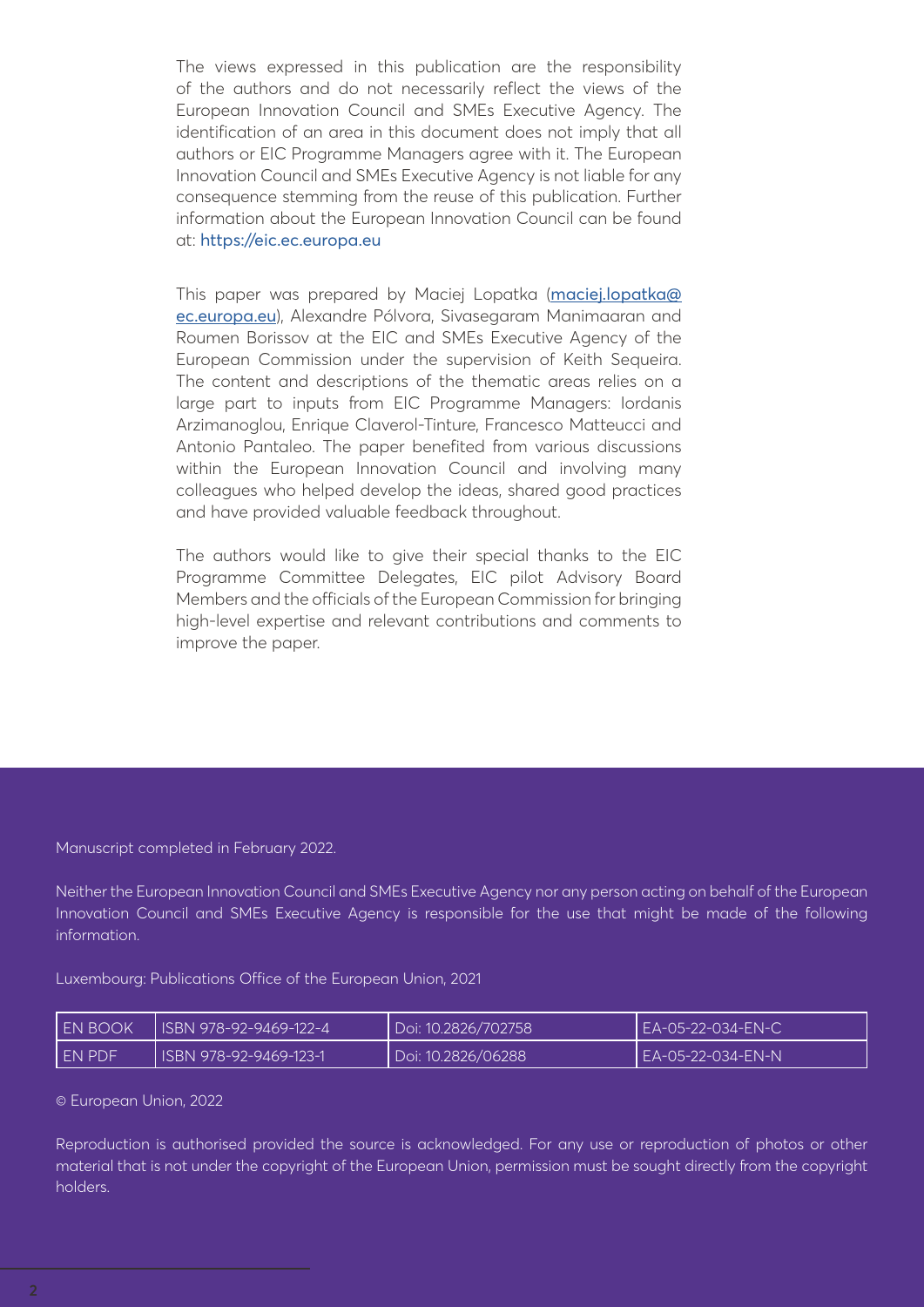# **TABLE OF CONTENTS**

| <b>ABOUT THIS REPORT</b>                                                                                  | 5  |                                               |
|-----------------------------------------------------------------------------------------------------------|----|-----------------------------------------------|
| THE EIC ROLE IN IDENTIFYING EMERGING<br><b>TECHNOLOGIES AND BREAKTHROUGH</b>                              |    |                                               |
| <b>INNOVATIONS</b>                                                                                        | 6  |                                               |
| A FIRST SET OF EMERGING TECHNOLOGIES AND<br><b>BREAKTHROUGH INNOVATIONS</b>                               | 8  |                                               |
| A FIRST SET OF EMERGING TECHNOLOGIES AND<br><b>BREAKTHROUGH INNOVATIONS RELEVANT TO</b>                   |    |                                               |
| <b>THE GREEN DEAL</b>                                                                                     | 10 |                                               |
| A FIRST SET OF EMERGING TECHNOLOGIES AND<br><b>BREAKTHROUGH INNOVATIONS RELEVANT TO</b>                   |    |                                               |
| <b>HEALTH</b>                                                                                             | 12 |                                               |
| A FIRST SET OF EMERGING TECHNOLOGIES AND<br><b>BREAKTHROUGH INNOVATIONS RELEVANT TO</b><br><b>DIGITAL</b> |    |                                               |
|                                                                                                           |    | <b>METHODOLOGY USED TO IDENTIFY THE AREAS</b> |
| <b>OUTLOOK FOR THE FUTURE</b>                                                                             | 23 |                                               |
| <b>ANNEX 1: LIST OF MAIN REFERENCE SOURCES</b><br>USED AS INPUT FOR THE IDENTIFICATION                    |    |                                               |
| <b>PROCESS</b>                                                                                            |    |                                               |
|                                                                                                           |    |                                               |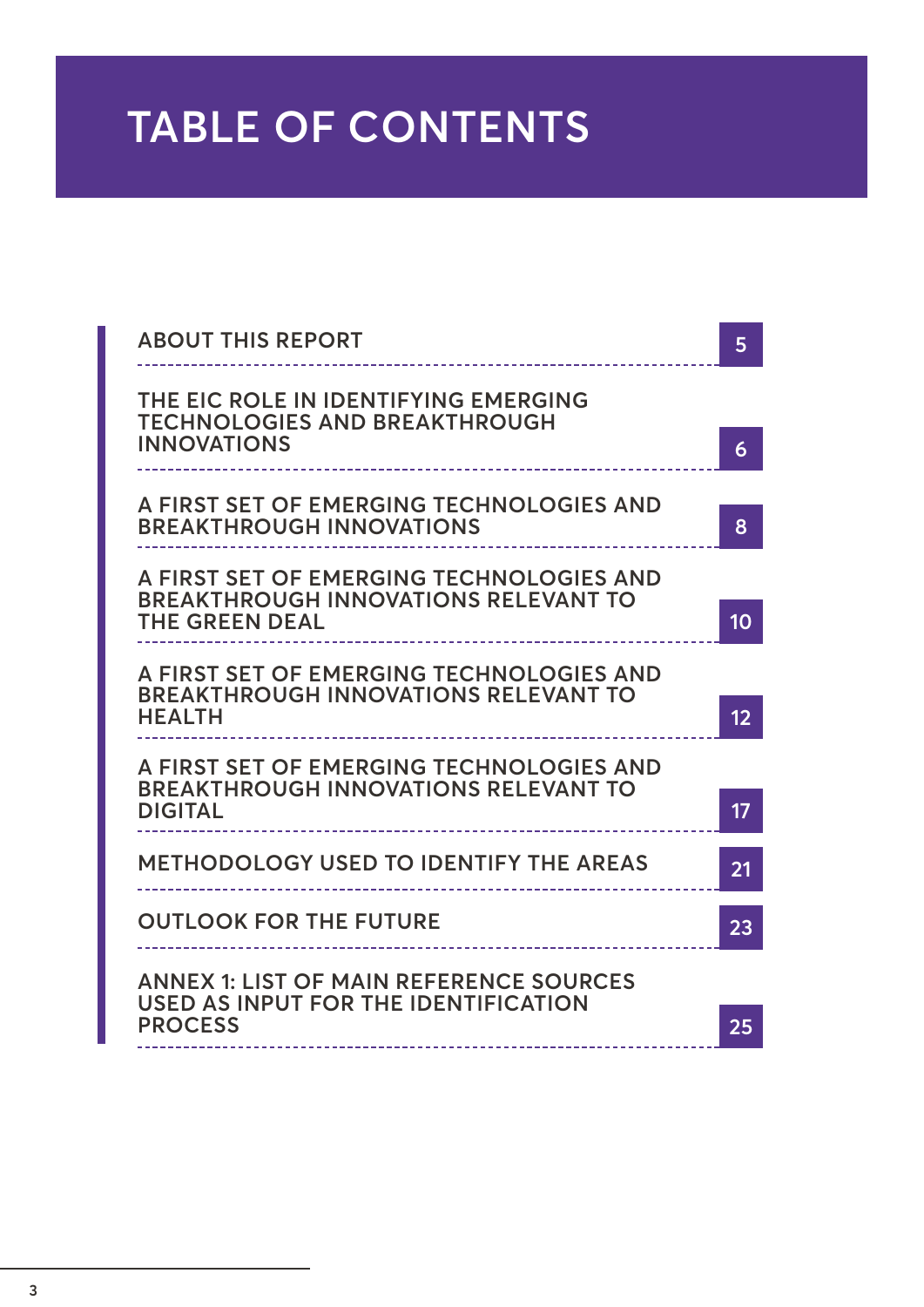## **ABOUT THIS REPORT**

The **European Innovation Council** (EIC) has been established to identify, develop and scale up emerging technologies and breakthrough innovations. This report presents **a number of emerging technologies and breakthrough innovations** that have been identified during a first identification process conducted in 2021 and assessed to be of high interest to the EIC given their potential for future technological, economic and social impacts. It relies on a range of inputs and the views and insights of **EIC Programme Managers**.

The identification exercise was the first to be conducted following the launch of the EIC in March 2021 and was used as an input and evidence base for the EIC Challenge areas included for funding support under the EIC Work Programme 2022.

In this and future years, this approach will be strengthened and updated for ever-evolving developments in the fields of technology and innovation. We will also continue to strengthen our methodological approach and range of data sets and analytical tools used. In this context we would welcome comments and inputs to continually improve our identification of areas, anticipate their potential, future-proof their relevance and reflect on their multiple value propositions.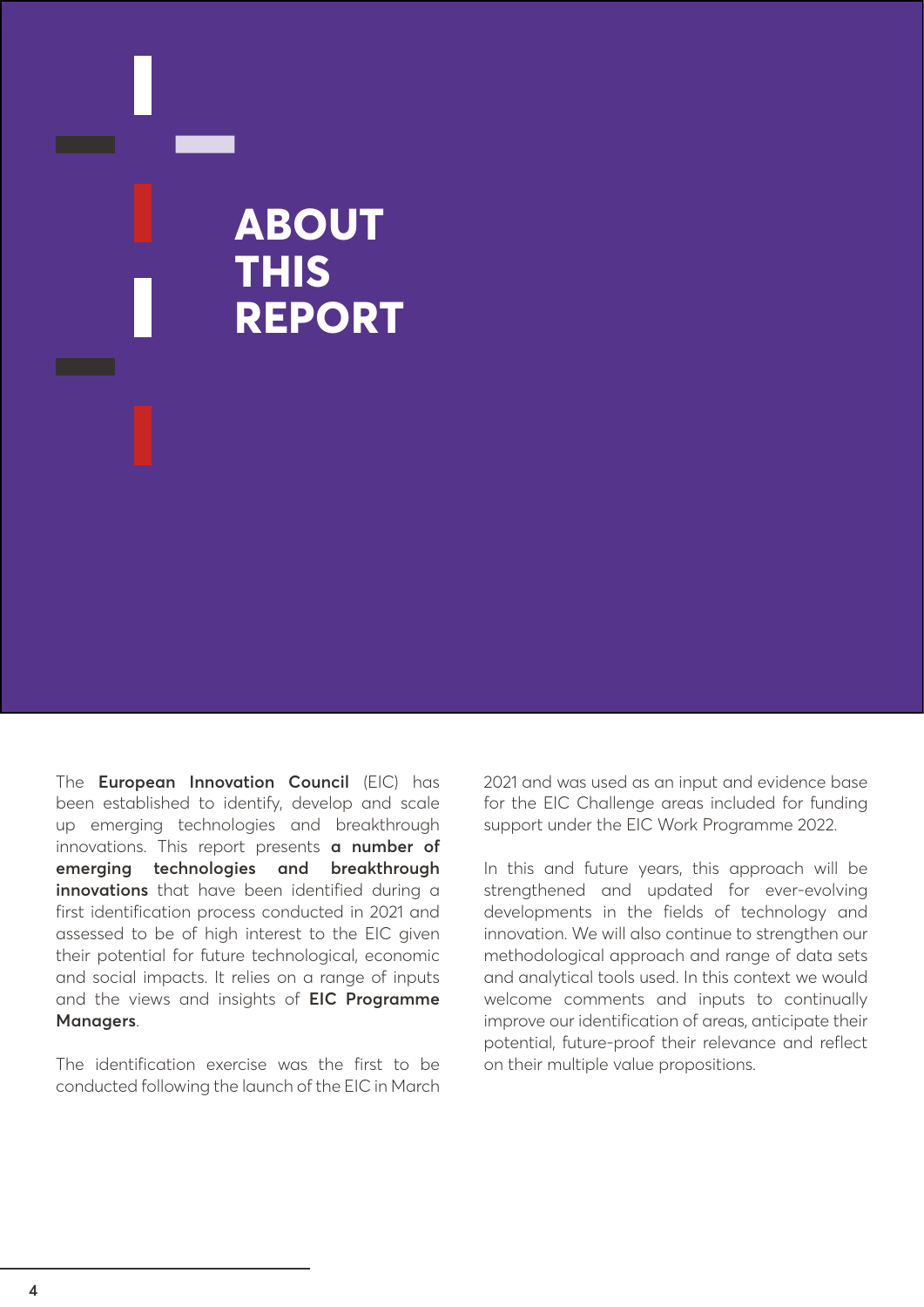# **THE EIC ROLE IN IDENTIFYING EMERGING TECHNOLOGIES AND BREAKTHROUGH INNOVATIONS**

The European Commission launched the **European Innovation Council** (EIC) in March 2021 as a flagship initiative to identify, develop and scale up emerging technologies and breakthrough innovations. With over €10 billion of funding for years 2021-27, the EIC supports the most talented and visionary European researchers and entrepreneurs, along the path from ground-breaking ideas to success in EU and global markets. The EIC provides support through a primarily bottom-up model which allows the submission of breakthrough ideas from various science and technology fields that could impact a range of sectors and applications. This model is complemented by funding for **EIC Challenges** that target specific fields of emerging science and technology or breakthrough innovations of strategic interest to the EU.

In line with its mission, the EIC's focus is on emerging technologies and breakthrough innovations in any domain, which can be scaled up and create new and fast-growing global markets. These technologies may be at the very early stages of development, where the very first scientific ideas are being observed and tested, and new technological concepts being formulated, or in more mature domains where a novel technology has just been validated or demonstrated in a relevant environment but needs significant financing to overcome the remaining technology and market risks. What characterizes technologies of particular interest for the EIC is their groundbreaking nature, a strong scientific component and the potential for high societal and market impact that will in turn place the EU at the leading edge of the sectors and markets of the future.

The EIC's targeted funding is integrated within its three funding instruments, each corresponding to a different stage in the technology (e.g., technology readiness level, TRL) and innovation lifecycle:

**EIC Pathfinder** supports early-stage high-risk / high gain and interdisciplinary cutting-edge science that underpin technological breakthroughs; **EIC Transition** bridges the gap between the research phase and potential commercial applications; while **EIC Accelerator** supports start-ups and SMEs to scale-up and commercialise breakthrough technologies and innovations. In each case there are a range of opportunities and associated challenges that must be overcome, which in turn are factors to be considered in identifying areas for targeted EIC support as indicated in the table below.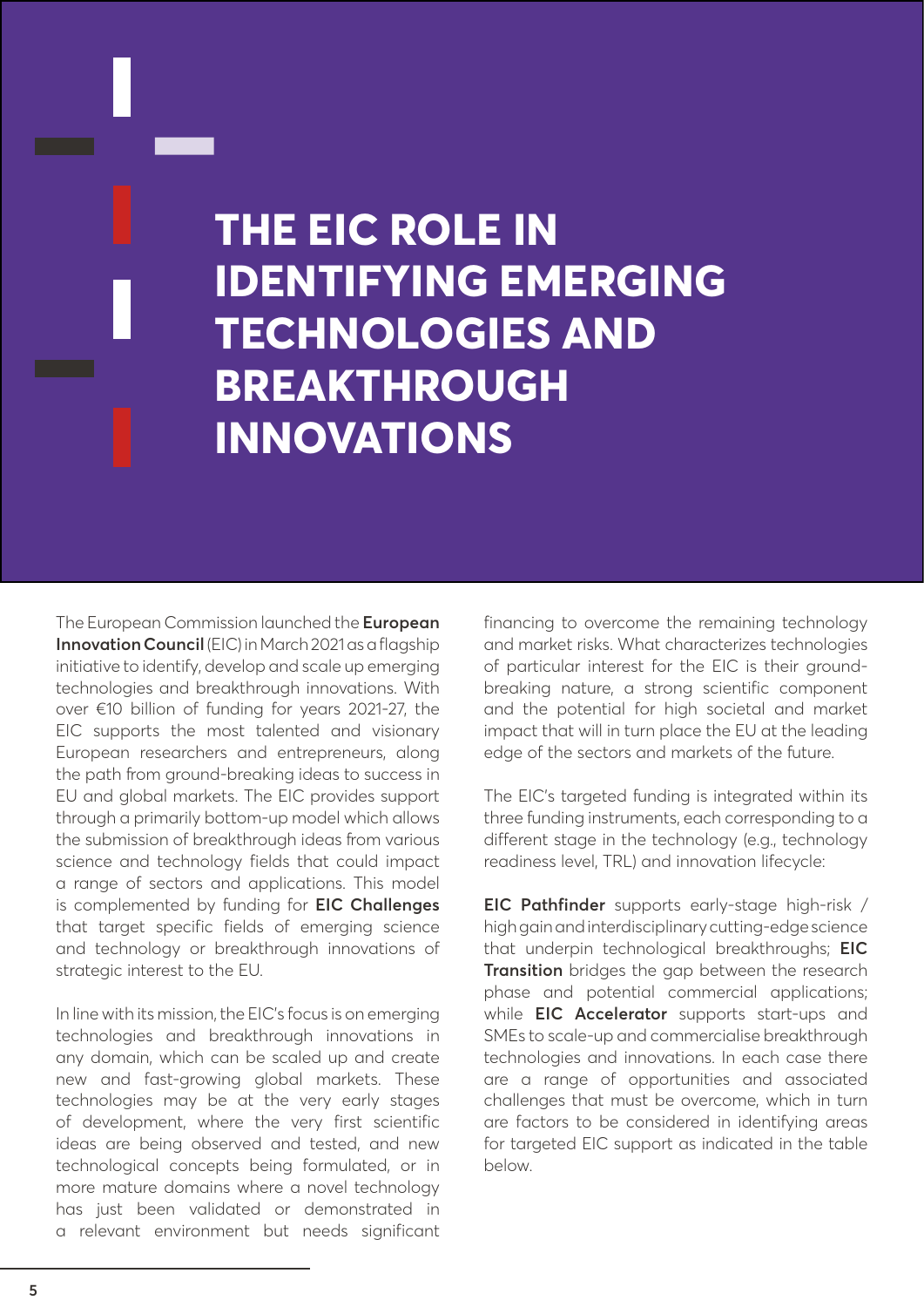#### **EIC CHALLENGE [ funding scheme ]**

#### **PATHFINDER CHALLENGES**

[ early-stage research on emerging technologies, TRL 1-4 ]

#### **TRANSITION CHALLENGES**

[ maturing technologies and development of business plans for commercial application, TRL 4-6 ]

#### **EXAMPLES OF POTENTIAL OPPORTUNITIES**

Scientific breakthroughs creating new technology opportunities

#### **EXAMPLES OF CHALLENGES TO BE OVERCOME**

- Properties and limits of technology not fully understood
- **Unexplored potential for** multiple areas of application with major technology/ economic/ societal impact
- Exploitation of innovations stemming from results obtained in EIC Pathfinder or European Research Council Proof-of-Concept (PoC) projects
- Identification of applications having major societal, environmental, well-being, or economic benefits
- Robustness of new technology in real world environments, including societal aspects, not tested at relevant scale
- Business model and route to market to be defined

#### **ACCELERATOR CHALLENGES**

[innovation development and commercial scale up, technology readiness levels  $5/6 - 91$ 

- Targeted support aligned to Challenges for SMEs including start-ups/spinouts from the EIC (Pathfinder, Transition)
- Lack of investment and support to commercialise and bring breakthrough innovations to market
- **Ensuring EU providers of** strategic technologies
- **Incumbents blocking the** development of breakthrough innovations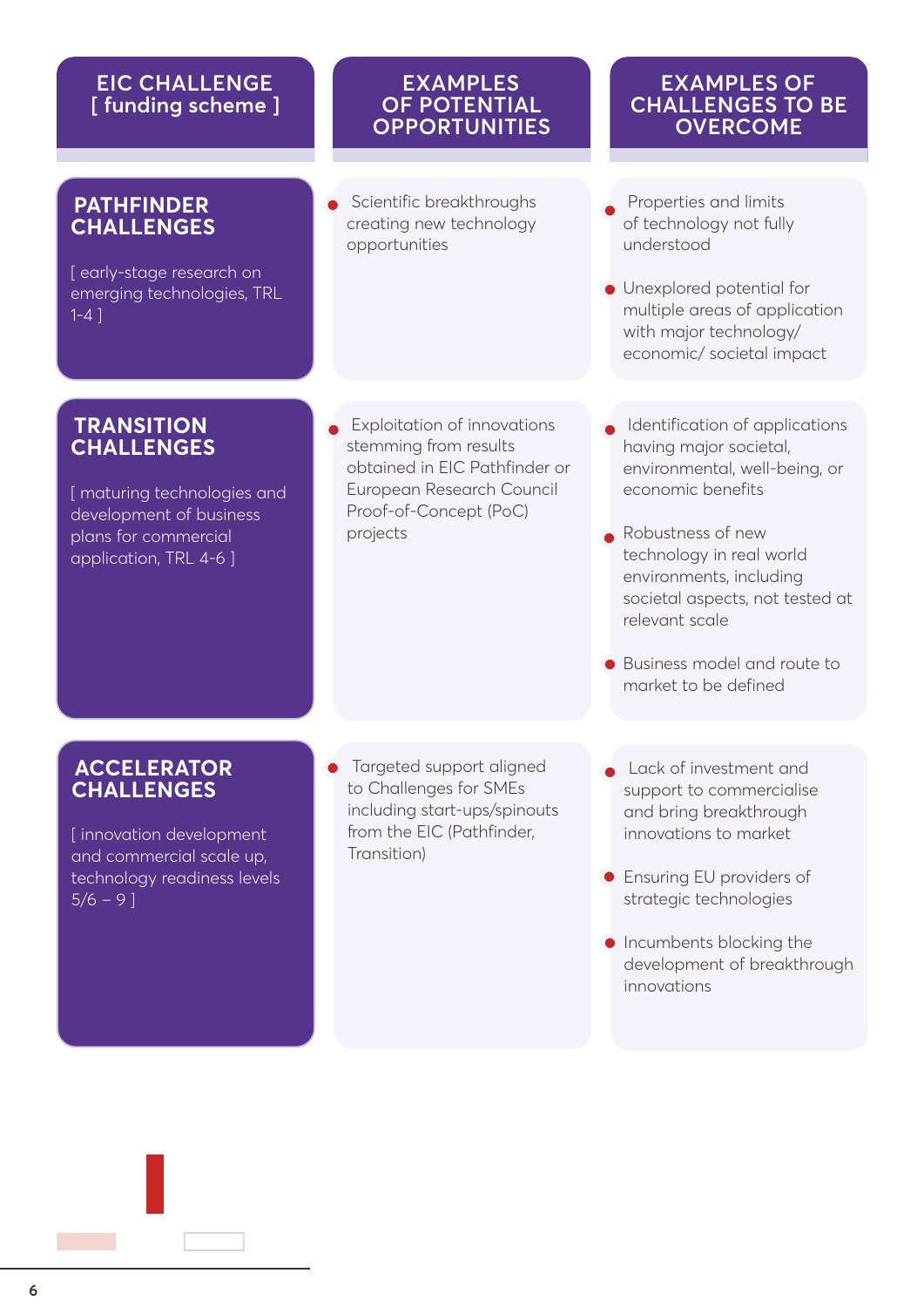# **A FIRST SET OF EMERGING TECHNOLOGIES AND BREAKTHROUGH INNOVATIONS**

The first iteration of the process carried out in 2021 (see methodology in Section 4) led to identification of a series of areas that have been grouped into three broad categories, corresponding to the main objectives of EU policy, namely 'Green Deal', 'Health' and 'Digital & Industry'. The areas identified were cross checked against other reports and methodologies, such as the report on ["100 Radical Innovation Breakthroughs](https://ribri.isi-project.eu/index.html)<sup>1</sup>") [1]. A number of these areas have also been included for targeted EIC Challenge funding in the EIC 2022 Work Programme.

1 <https://ribri.isi-project.eu/index.html>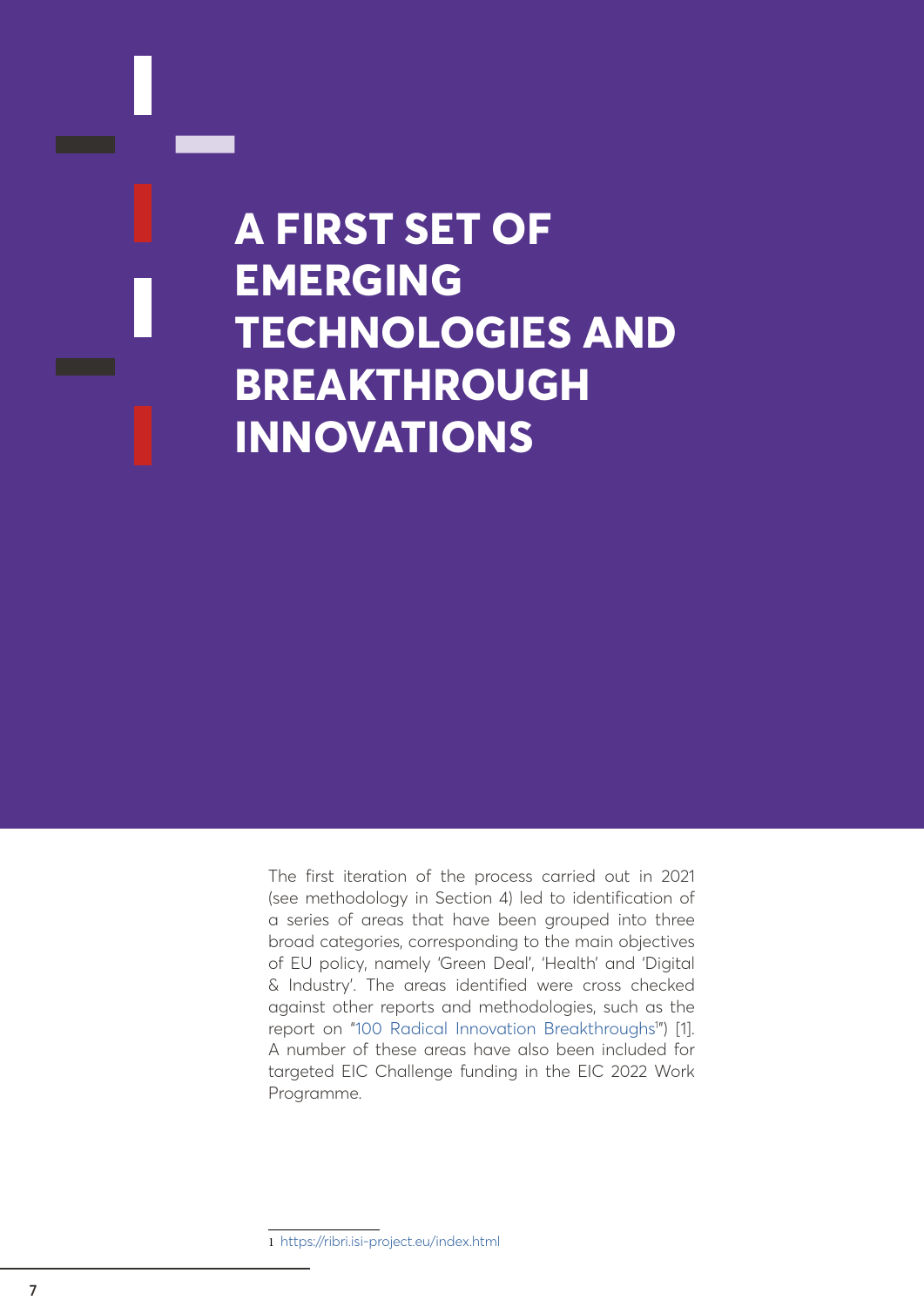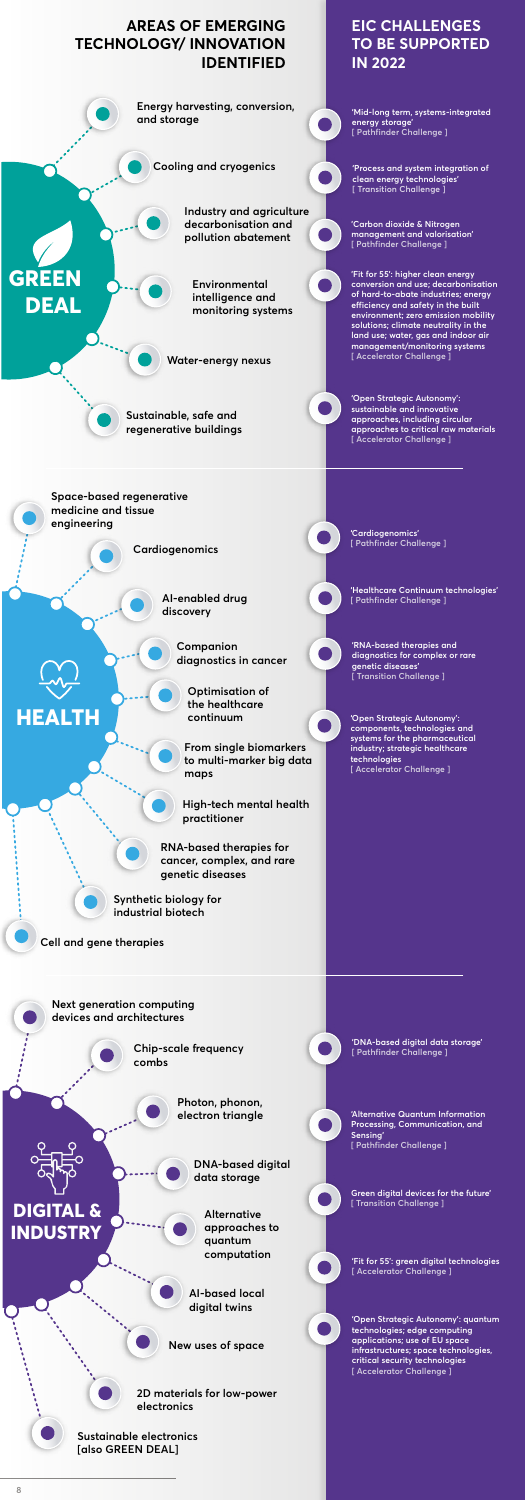#### **A FIRST SET OF EMERGING TECHNOLOGIES AND BREAKTHROUGH INNOVATIONS RELEVANT TO THE GREEN DEAL**

*In an era of very tense discussions on climate change, global warming, air, water and soil pollution the EU stands firmly as a front-runner and targets the very ambitious goal of (Europe) becoming a climate-neutral continent by 2050. This target seems very challenging when looking at where we stand today and the pace at which expected changes across different sectors are taking place. To limit global warming well below 2 degrees Celsius (compared to pre-industrial levels), reduce pollution and its negative impact on biodiversity and human health, there is a need for unprecedented joint efforts to be effectively leveraged by the development of breakthrough technologies and integrated solutions to disrupt current industrial and agricultural practices, and to propose new circular and sustainable consumption habits. A first set of areas of technology and innovation identified that offer breakthrough potential for the green transition are as follows.*

### **Energy harvesting, conversion, and storage**

Energy recovery, storage and conversion enable increased flexibility of energy systems, ensure more sustainable industrial processes, cross sector coupling and consequently contribute to the ecologic transition. The development of low cost, high round-trip efficiency, system-integrated and reliable solutions for mid- and long-term energy storage, based on life cycle and circular thinking approaches and without Critical Raw Materials, are important elements for efficient and sustainable future energy systems. In this area technologies such as metal-air batteries, power to heat, reactive metals energy storage, chemical looping, molecular storage, bio-inspired and engineered living technologies are of particular interest. In the field of heating/cooling storage or buildings/greenhouses integrated solutions, the development of innovative materials or innovative storage solutions, such as molecular based longterm storage, appear particularly promising.

*This area draws on emerging technology trends such as: aluminium based energy, molten salt reactors, 2D materials, metamaterials, self-healing materials, hydrogels, hydrogen fuel, carbon nanotubes, optoelectronics, nanowires, airborne wind turbine, bioelectronics, graphene transistors, marine and tidal power technologies, smart windows, thermoelectric paint, wastewater nutrient recovery, artificial photosynthesis, flexible electronics and water splitting.*

### **Cooling and cryogenics**

Cooling, refrigeration, and cryogenics represent highly multidisciplinary sectors which are crucial in several value chains spanning from medical applications, data centres, agri-food, chemical and metallurgical industries. The demand for cooling is likely to overtake the demand for heating over the coming years and the whole cold supply chain requires added resilience and adequate technology advancement. Current systems and technologies for cooling and refrigeration are well established, but over recent years have not seen/ provoked any breakthrough innovations. Smart interoperable solutions for electricity, heating and cooling network integration are also required, including for instance reversible heating and cooling infrastructures for buildings or districts, or cold-to-power solutions with waste heat, and cold energy streams recovery from industrial processes and/or air conditioning of buildings. There are several areas of research where breakthrough innovations are required, such as the use of artificial intelligence to increase energy efficiency, the development of advanced sustainable materials, innovative thermo-mechanical storage solutions, carbon-neutral cooling technologies for industrial and building applications, unconventional netzero solid-state refrigeration principles, innovative concepts for CCUS leveraging on cryogenic and cold energy.

*This area draws on emerging technology trends such as: nanowires, optoelectronics, flexible electronics, hydrogels and metamaterials.*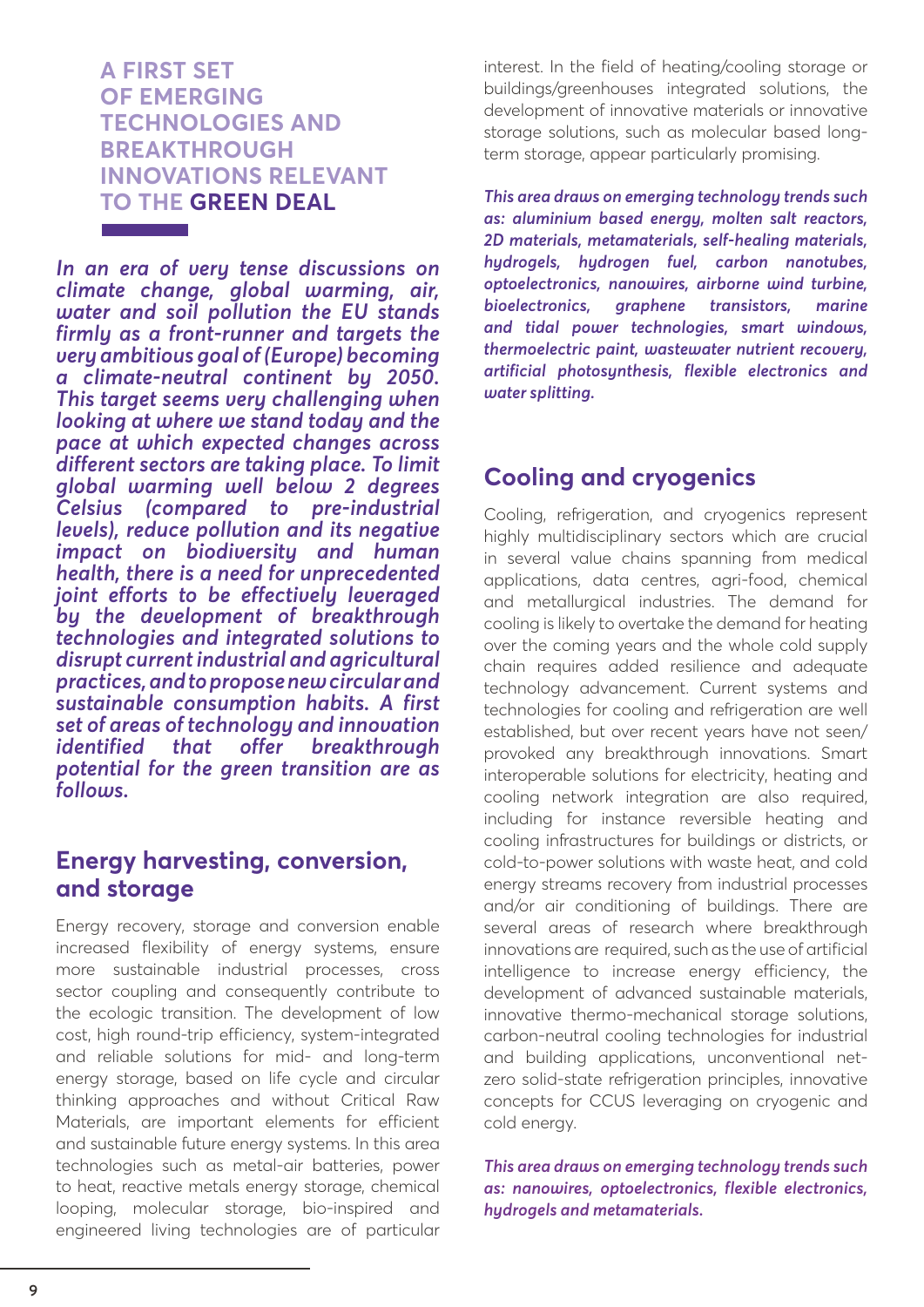#### **Decarbonisation and pollution abatement in industry and agriculture**

Global warming and water/air/soil pollution are unprecedented challenges for our planet. Key approaches to face climate mitigation challenges are based on more sustainable agricultural practices (nitrogen, methane emissions abatement, bio-fertilizers, biochar, carbon stocks), which may include the increase of photosynthetic efficiency and increased resilience of crops, and decarbonisation of hard-to-abate industries (decarbonisation of steel industries using electric furnaces, green hydrogen, reuse of industrial CO2 streams, near zero ammonia production and cross sectors coupling approaches). Breakthrough integrated solutions to disrupt the current agricultural and industrial processes, change human resource consumption habits and reduce pressure on natural resources are needed to guarantee the future of the planet. Managing and valorising CO2 and nitrogen (N) is a key-enabler to reduce greenhouse gases and nitrogen losses. The concept is twofold and in particular addresses: (i) a carbon-neutral cycle involving conversion of CO2 from various sources into high energy density fuels, energy carriers or other carbon neutral materials for industrial or agricultural applications. Such a management cycle involves CO2 capture (e.g., directly from air, through photosynthetic or biological processes), sequestration (e.g., through biophysical process), storage (e.g., through biogenic processes or in geological reservoirs), and further valorisation in added value products; and (ii) a N circular economy or N integrated management avoiding or minimizing its release (e.g., from industrial processes, manure and wastewater) while recovering (e.g., using physical or biological systems) and recycling (e.g., into agriculture or as ammonia fuel), reusing it as feedstock for addedvalue products or for biological fixation into renewable fuels.

*This area draws on emerging technology trends such as: artificial photosynthesis, carbon nanotubes, bioplastic, plastic-eating bugs, wastewater nutrient recovery, microbial fuel cells, precision farming, bioelectronics, carbon capture and sequestration, splitting carbon dioxide, automated indoor farming, flexible electronics, metamaterials, plant communication, soft robot.*

#### **Environmental intelligence and monitoring systems**

Intelligent systems based on AI methods are able to collect data on the environment, monitor natural resources as well as the climate and measure the human impact on the environment. They are fundamental tools to help us develop tailormade strategies to mitigate or reverse the effects of climate change. Highly novel ideas bridging cutting-edge digital with green technologies into integrated intelligence systems for environmental applications can accelerate the green transition. Key areas for urgent innovations lie within early warning tools and low cost, interconnected, bioinspired technologies for air, soil and water quality diagnostics, global warming measurements, early warning tools, leakage monitoring and pollution abatement systems.

*This area draws on emerging technology trends such as: artificial intelligence, bioluminescence, underwater living, geoengineering: changing landscapes, precision farming, technologies for disaster preparedness, molecular recognition, artificial photosynthesis, flexible electronics, metamaterials, plant communication, soft robot and water splitting.*

### **Water-energy nexus**

Water resources have become globally more scarce, variable and uncertain while energy demand is increasing due to an expanding global population, economic growth and rapid urbanisation. Consequently, a more integrated approach to address challenges and opportunities of the water-energy nexus are needed. Water and energy are interdependent, as water is a key asset for energy systems, while energy is essential to extract, convey and deliver water for human use and for the treatment of wastewaters. The main areas of innovation in the water-energy nexus focus on water-efficient energy production (both electrical and thermal), coupled water and energy efficiency in buildings, combined energy and fresh water from solar energy and desalination, energy storage with water, wastewater treatment plant circularity, energy recovery from salinity gradients and heat.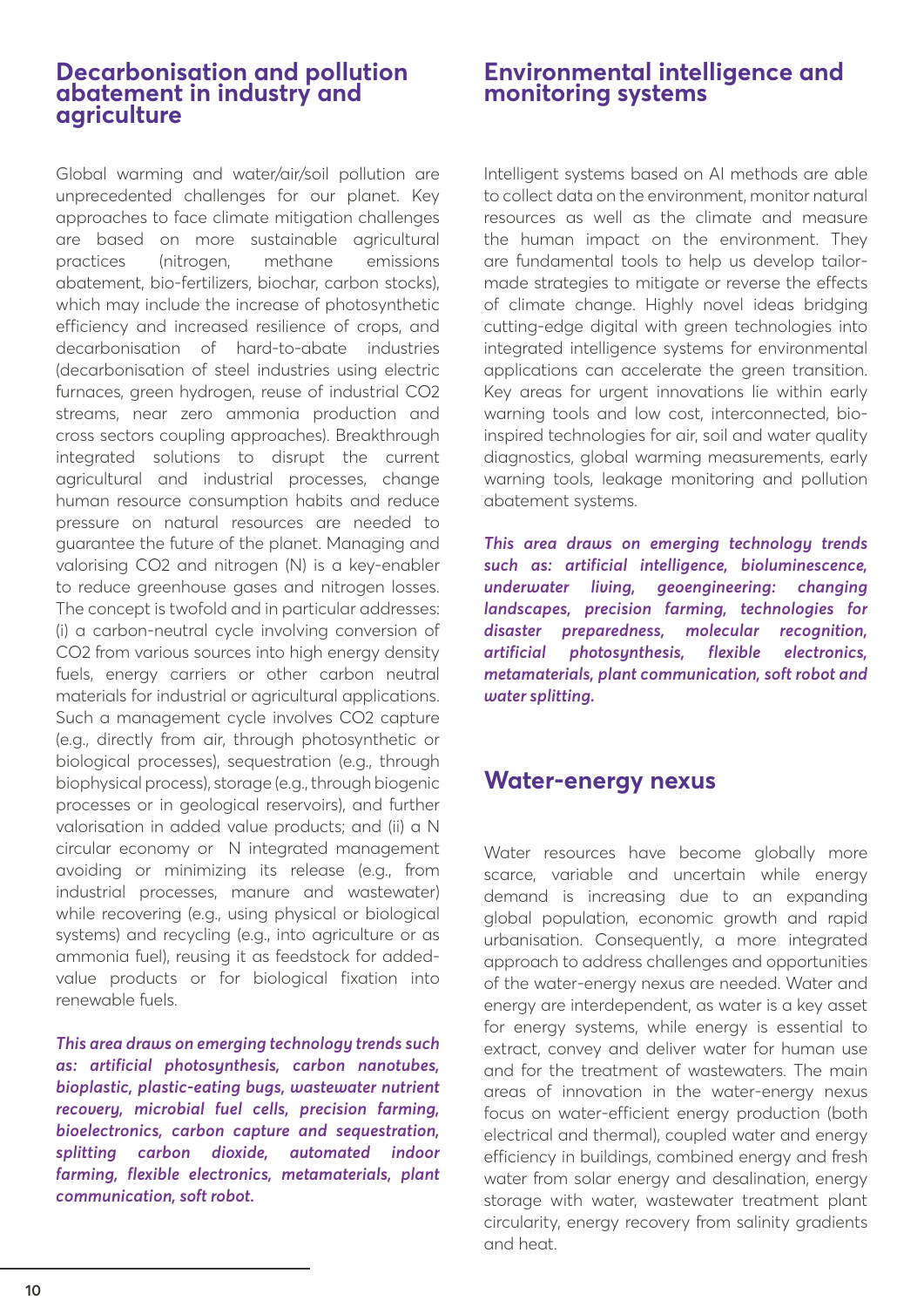*This area draws on emerging technology trends such as: energy harvesting, water splitting, desalination, local food circle, precision farming, technologies for disaster preparedness, bioelectronics, marine and tidal power technologies, wastewater nutrient recovery*

#### **Sustainable, safe, and regenerative buildings**

Considering the high-energy consumption of the construction sector, new multidisciplinary approaches for sustainable buildings offer a very high potential to accelerate the green transition. Bottom-up technological, social and policy innovation for adaptive integrated sustainable renovation solutions have already demonstrated decarbonisation pathways for the built-environment, both for urban and rural areas. Yet, there are still many outstanding challenges in the sector such as better integrating the energy generation, storage and end-use technologies in buildings and increasing energy efficiency – particularly for heating and cooling. Life cycle thinking and approaches need to be tailored to the particularities of the buildings/ construction sector. Living architecture concepts that enable buildings to adapt to their surrounding and adopt engineered living approaches provide further possibilities for regenerative transition, climate adaptation and improved management and use of resources in buildings (including energy, water, wastes, food).

*This area draws on emerging technology trends such as: energy harvesting, smart windows, thermoelectric paint, hydrogen fuel, nanoleds, selfhealing materials, underwater living, local food circle, technologies for disaster preparedness, 3D printing of glass, wastewater nutrient recovery, 3D printing of large objects, artificial photosynthesis, automated indoor farming, flexible electronics, metamaterials, soft robot, water splitting.*

### **A FIRST SET OF EMERGING TECHNOLOGIES AND BREAKTHROUGH INNOVATIONS RELEVANT TO HEALTH**

*The last two years have demonstrated to an even greater extent, the importance of investment in, and adequate resources for health-related priorities, systems and emerging technologies. The coronavirus pandemic created unprecedented pressures on many national healthcare systems and underlined the need to improve our ability to prepare for such emergencies and establish clear priorities for health-related challenges including on the levels of investments and in establishing key partnerships. On the other hand, the coordinated effort from leaders and a mostly unprecedented level of global R&I partnership, building on the commitment of the scientific, medical, and pharmaceutical communities ensured the express development and manufacture of Covid-19 vaccines. The coronavirus is only one example of a global unmet medical need, but there are many others such as cancer, cardiovascular diseases, rare and genetic diseases, neurodegenerative disorders, diabetes etc. Other urgent requirements include access to adequate health infrastructures, new methods, processes and materials for pharmaceuticals or to enable the wider deployment of remote care and telemedicine. Many of today's challenges require pan-European and international collaboration involving health and other closely related sectors. In such a complex health and care setting, the EIC has identified a range of emerging technologies and breakthrough innovations.*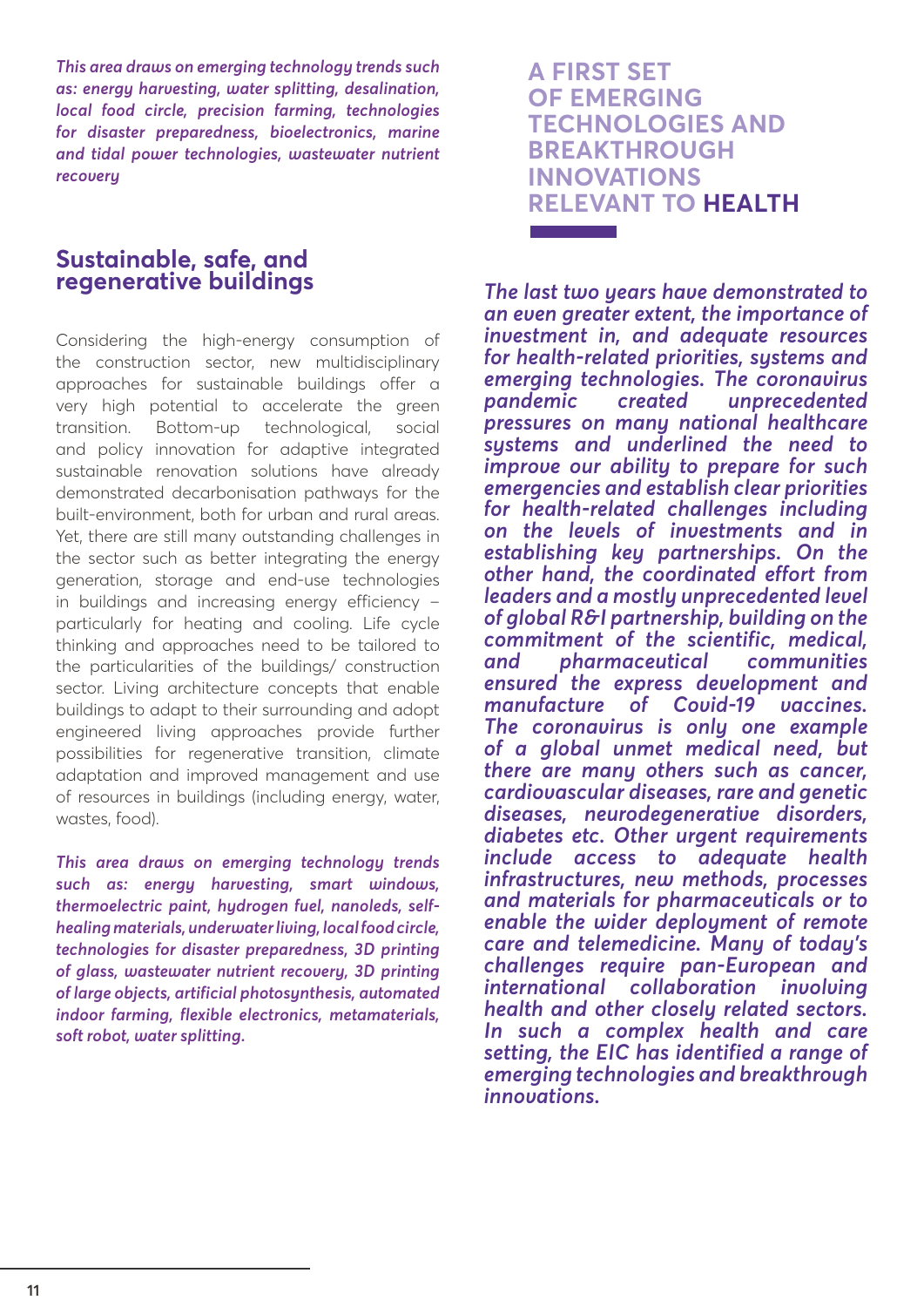#### **Space-based regenerative medicine and tissue engineering**

Regenerative Medicine (RM) is a rapidly growing area that aims to model human physiology and pathophysiology (Disease Modelling) by creating 3D bio-printed organs and tissues and using Organ-on-a-Chip (OoC), 3D cell culture organoids and other systems. OoC is increasingly regarded as a potential game-changing technology in RM/DM born from the convergence of tissue engineering and microfluidic culture technology. Despite that, the sector has not yet incorporated OoCs into routine diagnostic nor therapeutic processes because of a series of challenges and barriers requiring technological breakthroughs. In space, several profound changes take place in cells, including changes in cell signalling, cell aggregation or in the physics of fluid movement due to microgravity. A key focus could be on space-located experimental models for studying diseases affecting the heart, immune system, bones and muscles and include stem-cell based investigations, bio-printed tissues and gene expression. Experimentation outside earth conditions provides opportunities for discoveries that cannot be made on earth that might be fundamental in better studying key genetic and biological phenomena such as cell signalling and aggregation, the physics of fluid movement due to microgravity and gene expression. In the long run, stem cell-based and non-regenerative medicine including tissue engineering, which is the successful replacement of diseased organs or organ parts by in-vitro produced surrogates with potential for full integration into the patient's body, will impact the treatment of a wide range of conditions. Multiple reprogramming factors are known which can induce tissue de-differentiation and subsequent recapitulation of developmental stages, resulting in cell cultures anatomically and physiologically similar to the target organ. With a combined space regenerative medicine with tissue engineering approach, we have the potential to gain key insights into major biological functions related to areas of unmet medical need.

*This area draws on emerging technology trends such as: bionics (medicine), Lab-on-a-chip, molecular recognition, bio-printed human parts, control of gene expression, epigenetic change technologies, microbiome, regenerative medicine, reprogrammed human cells, artificial photosynthesis, self-healing materials.*

#### **Cardiogenomics**

Cardiogenomics holds the potential to address existing gaps in the diagnosis and treatment of cardiovascular (CVS) diseases, which would enable better patient outcomes. Combining genetic testing with the clinical phenotype can improve clinical management of CVS diseases and identify those likely to be at risk. Many gene variants associated with CVS diseases are of unknown significance and thus of limited clinical utility. Identifying potential pathogenicity, is a key challenge. Identifying potentially pathogenic mutations that have actionable effects will have a substantive impact on the practice of cardiology. The genetic basis of, not just classic inherited cardiovascular conditions, but major common diseases such as heart attacks and atrial fibrillation is yet to be uncovered. Deciphering the molecular pathogenesis underlying the pathology of a disease is key for personalized care. Our ability to sub-classify diseases according to their underlying molecular mechanisms, has been enhanced by technological approaches such as, spatial and single cell transcriptomics, and others.

*This area draws on emerging technology trends such as: bioinformatics, gene editing, control of gene expression, epigenetic change technologies, reprogrammed human cells.*

## **AI-enabled drug discovery**

A recent surge of interest in the use of AI tools to target drug research, discovery and development is no surprise considering its wide deployment across many different sectors. The use of AI to efficiently analyse a vast amount of data and identify relevant patterns, not easily detected by humans could help design small molecules with desirable properties, and thereby help overcome the main bottleneck for advancing new medicines to the clinic. The technology has the potential to make the drug discovery process faster saving years of research, be more potent and cost-effective, better targeted and more specific, taking drug computational screening to next level. AI gives the hope of bringing new drugs, possibly personalised, much quicker to the market and potentially at more affordable prices. The Covid-19 pandemic has provided a tangible proof of the real potential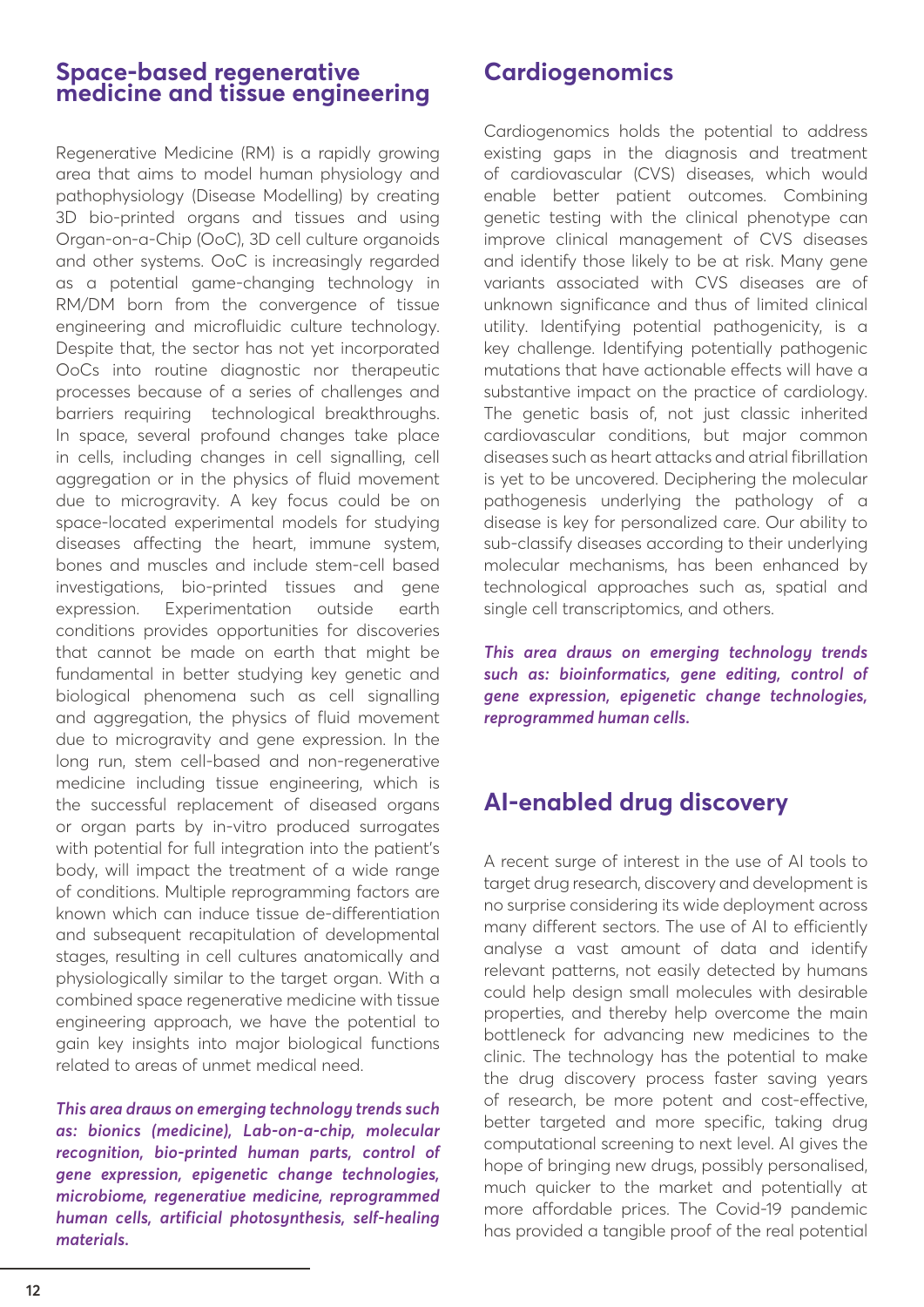and benefits brought to the sector through the application of AI technology.

*This area draws on emerging technology trends such as: artificial Intelligence, artificial synapse/brain, Lab-on-a-chip, bioinformatics, gene editing, control of gene expression, drug delivery, epigenetic change technologies, microbiome, targeting cell death pathways.*

#### **Companion diagnostics in cancer**

Cancer is a generic term describing a group of diseases affecting almost every organ/tissue of the human body provoked by the transformation of normal cells into tumour cells in a multi-stage process with potential to invade or spread to other parts of the body. Genetic factors and external agents such as physical (e.g., ionizing radiation), chemical (e.g., tobacco, asbestos) and biological (e.g., infections from viruses, bacteria) are key factors for cancer incidence, growing dramatically with age. Companion diagnostics is a key factor to achieve more effective and less costly cancer treatment in a personalized and precise manner for monitoring the progress of the disease. By identifying those who are more likely to see recurrence after treatment or develop side effects while also informing the right dosage to be administered, it provides a unique prognostic profile for every patient and ensures more efficient and effective treatment.

*This area draws on emerging technology trends such as: control of gene expression, epigenetic change technologies, targeting cell death pathways.*

#### **Optimisation of the healthcare continuum**

Today, public healthcare systems are based on an episodic i.e., symptom-triggered approach. To a large extent, individuals are entrusted with the responsibility to self-monitor themselves and trigger requests to the health system upon identification of relevant symptoms. While the episodic (reactive) model could be perceived as economically advantageous, drawing on healthcare resources only intermittently (when

required by the individuals), it is not optimal when looking at the end result. In fact, in self-assessing their health status independently, individuals very often miss early signs of disease, sometimes with devastating results for themselves, but also for the healthcare system and associated treatment costs. The latest advancements in technology can support much needed progress towards continuous healthcare very efficiently, in which individuals are accompanied continuously and unobtrusively by health monitoring technologies and practitioners, proactively offering diagnosis, treatment or follow up at an optimal pace and with the optimal protocol as dictated by clinical evidence. Under this model, human beings will rely on technology seamlessly integrated into their lives and become recipients of proactive healthcare with minimal disruption and cognitive load. The burden of early disease spotting is shifted to unobtrusive technology. Successful examples of such technologies already exist e.g., continuous glucose monitoring (CGMs) devices in skin-patch formats, wearable ECG monitors, fall detectors, respiration monitors and SpO2 sensors, cell phoneenabled behavioural analysis and fitness devices. The full potential of the continuous healthcare model has not yet been fully embraced and some important challenges still lie ahead such as fullunobtrusiveness (environment-embedded, bodyembedded, object-embedded, home-integrated, etc.), clinical grade reliability, and affordability. The hope is that future healthcare systems will be improving quality of live, life expectancy and save lives through technology-enabled optimisation of the healthcare continuum, from prevention through life-style changes by wearable technologies and home-based screening to hospital workflow optimisation and post-treatment remote followup software.

*This area draws on emerging technology trends such as: artificial intelligence, bioinformatics.*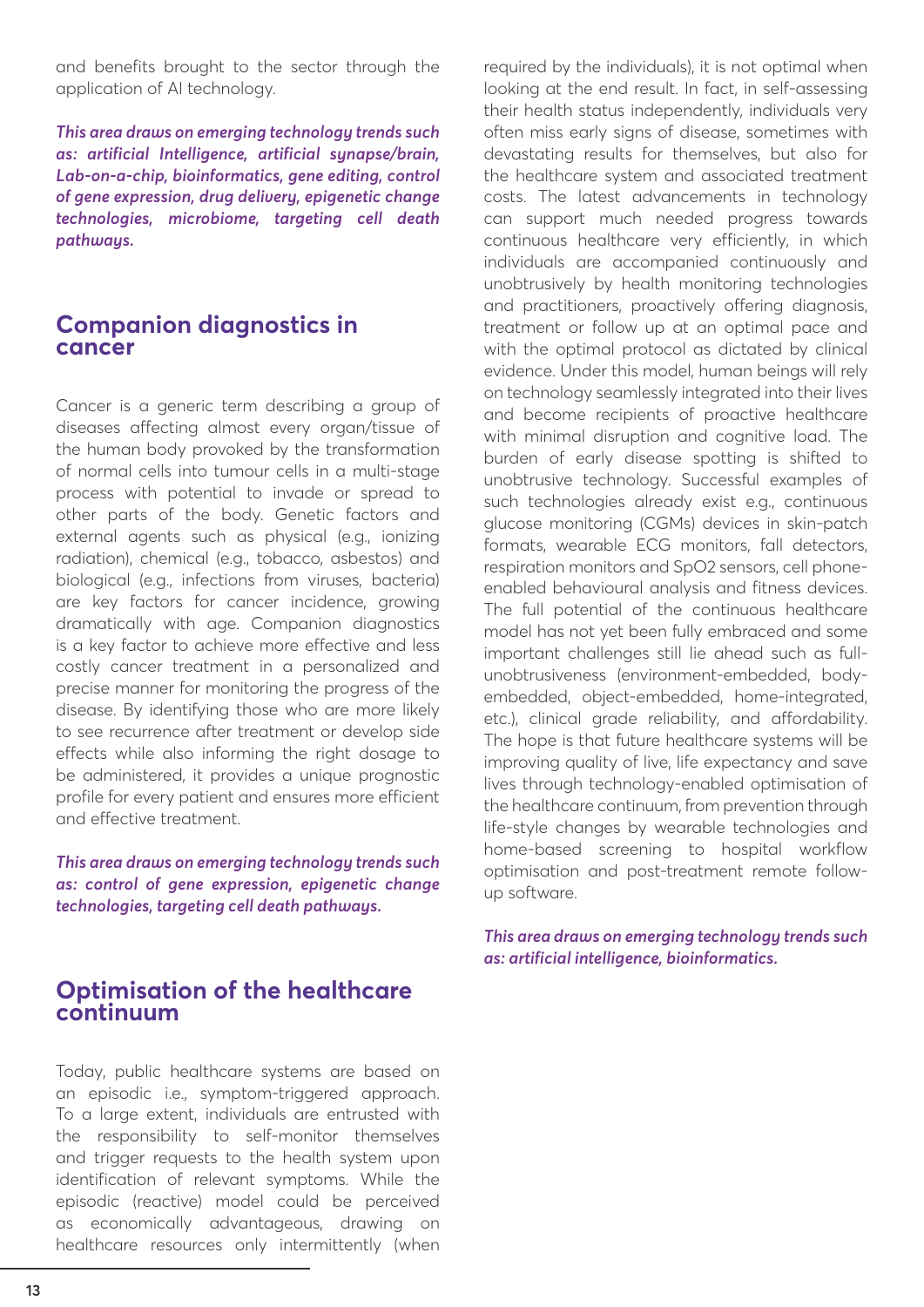### **From single biomarkers to multimarker big data maps**

In the last few decades biomarkers, cellular and molecular imaging, have been increasingly gaining interest within scientific and bio-medical fields. As measurable indicators of biological state or physiological condition they have been measuring and evaluating body fluids and soft tissues in order to determine the likely pharmacologic response to treatments and assess biological or pathogenic processes. Important advancements in digital technologies and miniaturisation have pushed progress towards smart digital biomarkers which have been emerging during last decade, mostly as biosensors and have been monitoring vital body parameters. The use of artificial intelligence for analysis of data collected by digital biosensors opened new opportunities for diagnostics in a clinical setting. A multi-parametric massively parallel multi-marker approach could move this quickly developing area to the next level. Integration of mass spectroscopy, capillary electrophoresis, use of array olfactory sensors (inspired by volatile compound diagnostics), disposal of full maps of protein content and application of AI tools into small-sized desktop units suitable for building large proteomic maps for diagnosis could also enable (with higher sensitivity), quicker and more specifically diagnostics for key diseases e.g., cancer, Alzheimer.

*This area draws on emerging technology trends such as: artificial intelligence, bioinformatics.*

#### **High-tech mental health practitioner**

Mental health disorders, conditioned by our lifestyles, more complex realities and genetic disposition, continue to grow worldwide with significant impacts on health, society and the economy. Their treatment may raise important ethical concerns touching on human rights. Mental illness may manifest through abnormal thoughts and emotions, anomalous behaviour and relations with others. Anxiety, depression, ADHD, bipolar disorders, psychoses, dementia, autism and other developmental disorders are the most common. Many different strategies for preventing mental disorders and sophisticated treatments to cure or mitigate their consequences exist and are widely operated. An extreme suffering from mental disease could provoke an extreme/ unwanted reaction like self-harm and impact those around the individual. The statistics show that more accurate early diagnosis is needed to reduce the risk of selfharm and alleviate related mental suffering. The increasing number of individuals affected by mental disorders requires novel approaches involving precise medicine (quantitative) non-invasive technologies for psychiatric diagnosis of mental condition and personalized treatments which can be used in universal settings, suitable for private psychiatric practices as well as hospitals. This may also involve more complementary approaches including for instance novel EEG headsets suitable for rapid placement and data acquisition, gut microbiome analysis and therapy, application of compact PET, fMRI, MEG, optoacoustic imaging and advanced techniques for behavioural analysis.

*This area draws on emerging technology trends such as: brain functional mapping, brain machine interface, emotion recognition.*

#### **RNA-based therapies for cancer, complex, and rare genetic diseases**

In the last decade, the advances in biological drugs development process have been constantly widening the spectrum of therapeutics for human diseases. Most of the technical challenges relating to the inherent instability of RNA, its potentially immunogenic nature or its delivery to targeted cells seem to have been overcome with the messenger RNA (mRNA)-based platforms. mRNAbased therapeutics are in the process of becoming an important new element for a wide range of diseases in the coming years. The COVID mRNA vaccines have expanded the already significant interest in RNA related research and taken mRNA manufacturing to a new level. The wide diversity of mRNA-based therapeutic applications including infectious diseases, genetic disorders, cancer, or HIV infection, has led to increased interest in using synthetic mRNA. For transfer RNA (tRNA) based therapies for rare and severe genetic disease,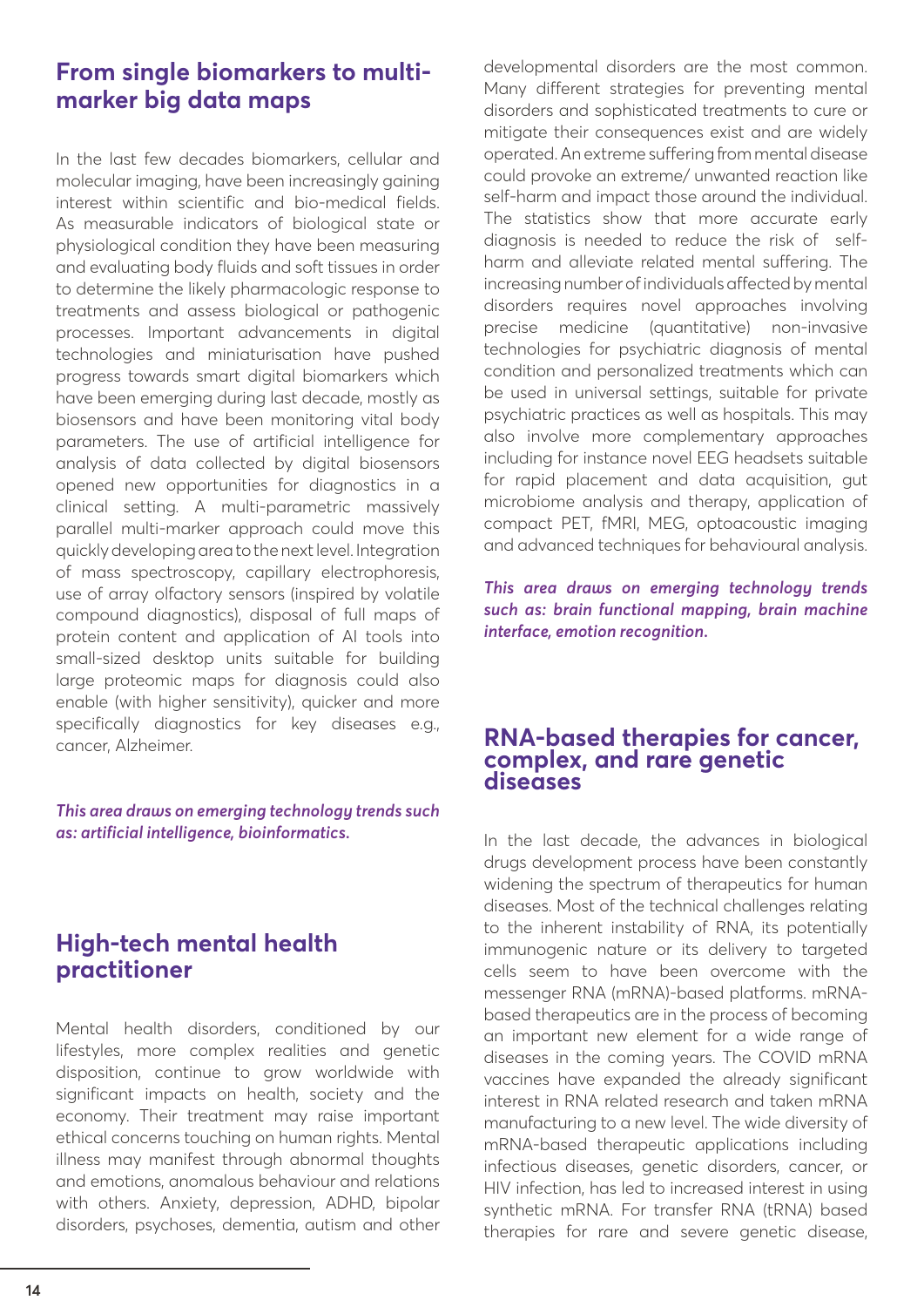the aim is to create a portfolio of new tRNAbased therapeutic programs for patients with rare and severe genetic disease and advance these preclinical programs into the clinic. For small interfering RNA (siRNA) based therapies for complex diseases with high unmet medical need, the aim is to create a portfolio of new siRNA-based therapeutic programs in areas where no siRNAbased medicines currently exist.

*This area draws on emerging technology trends such as: genomic vaccines, gene editing, gene therapy, reprogrammed human cells.*

#### **Synthetic biology for industrial biotech**

Industrial biotechnology covers a wide range of application areas from health (enzymes, biopharmaceuticals, vitamins...) to food (food ingredients) to environment (pollution prevention, resource conservation) and others. Indeed, 60% of the physical inputs to the global economy could, in principle, be produced biologically. About one third of these inputs are biological materials (wood or animals bred for food) and the remaining two thirds are non-biological (plastics or fuels) but could potentially be produced or substituted using biology. New synthetic biology-based applications related to cancer, gut microbiology and environmental surveillance can be scaled up to provide (Europe with – do we want to say this, as the text until now has been factual and not EU/ Europe specific?) critical know-how and the capabilities to manufacture critical synthetic biology-based products and tackle key health, climate, and environment related challenges.

*This area draws on emerging technology trends such as: bioinformatics, hydrogels.*

#### **Cell and gene therapies**

Cell and gene therapies have the potential for a transformative effect in stopping or slowing down the effects of diseases by targeting them at the genetic level. When the genetic driver for a disease is known, patients can be molecularly matched to therapies. However, gene therapy clinical trials need to tackle two major current hurdles, in vivo efficacy and safety. Three decades of research in cell and gene therapy (CGT) have brought the field to a mature level creating reasonable hope that the new CGT therapeutic strategies and solutions will be more successful in the clinic to the benefit of our society However, new strategies are needed to mitigate the technological and supply chain risks, and complexity and specialized requirement when bringing CGT through clinical trials. Firstly, gene therapy SMEs are dependent on GMPgraded Contract Development Manufacturing Organizations. GMP-manufacturing is a critical bottleneck in the development of AAV vectorbased therapies. Secondly, there is currently a capacity shortage of gene therapy doses, as multiple companies are performing more clinical trials leading to an unprecedented global increase in demand from local administration to systemic delivery. In addition, patient populations are also getting larger as gene therapy applications are no longer only targeting rare diseases. Thirdly, supply chain logistics in AAV vector-based gene therapies in the post-pandemic era are very complex and require strategies to navigate this period of change.

*This area draws on emerging technology trends such as: gene therapy, gene editing, genomic vaccines, reprogrammed human cells.*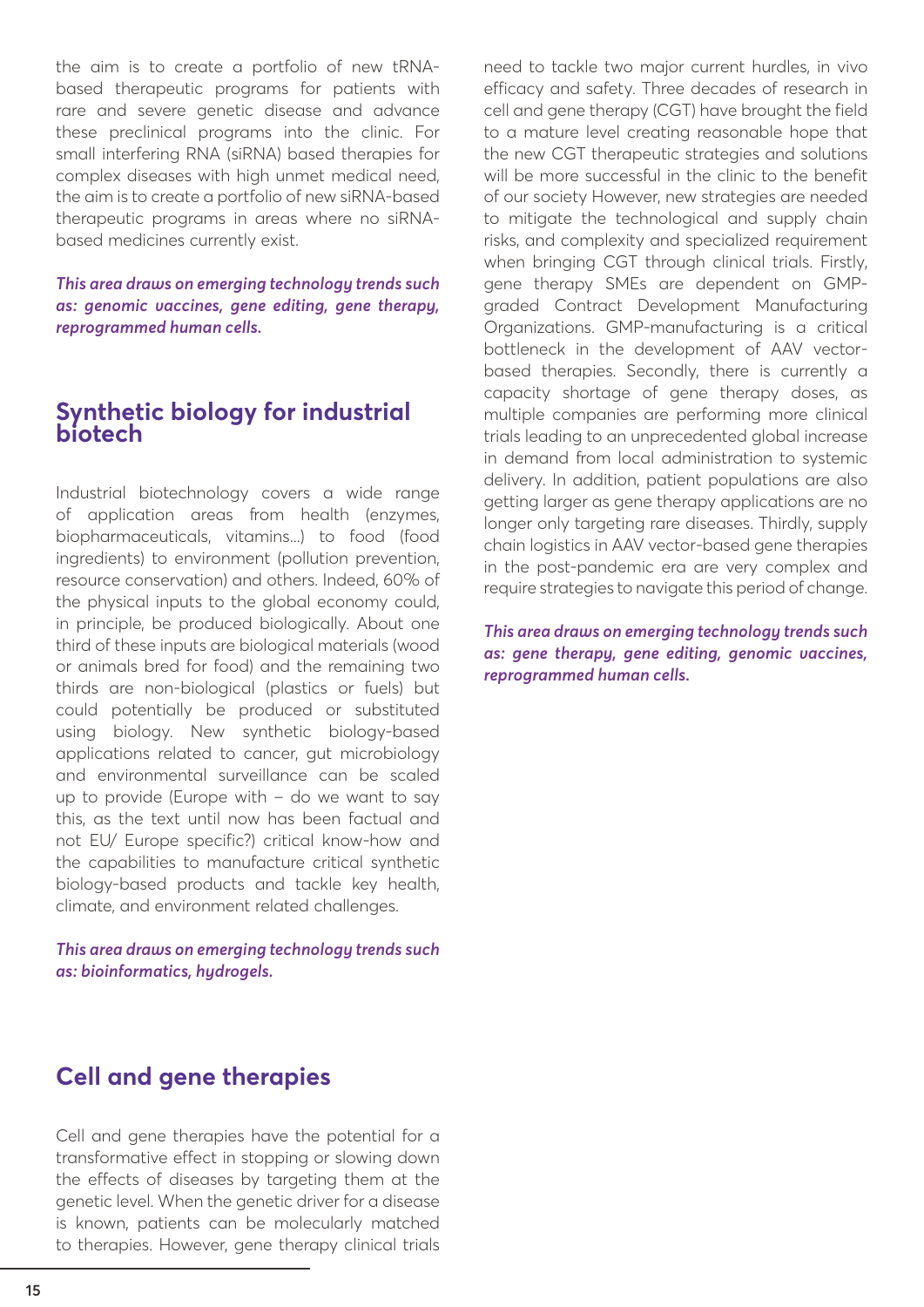**A FIRST SET OF EMERGING TECHNOLOGIES AND BREAKTHROUGH INNOVATIONS RELEVANT TO DIGITAL**

**The Committee Committee Committee** 

*Nowadays digital technologies are omnipresent, facilitate almost every aspect of our lives, and influence the way we live and work. They have a profound impact on our economy, make it more productive and sustainable, but also foster progress in other areas such as scientific research and breakthrough technology development which are key drivers of sustainable growth and post-pandemic recovery. The most advanced industry sectors are driven by digital technologies which also facilitate the faster design and deployment of innovative solutions. Digital technologies could thus underpin future growth in Europe, foster an open and democratic society, enable a vibrant and sustainable economy, and contribute significantly to the fight against climate change. They are key enablers for achieving the green transition and public health system transformation. A first set of emerging areas likely to deliver a material impact to the digital transition and foster breakthrough developments are as follows.* 

#### **Next generation computing devices and architectures**

In the last half-century, computers have been shaping and redefining many different areas of our personal lives, our work, fostering our ability and capacity to understand ourselves and the world around us. Computing is an essential component in an increasing range of disciplines, from new materials through biology to drug discovery, but are also a core part of all digital devices. Since the beginning, computers have been driven by the same classical computing paradigm envisaged by A. Turing and J. von Neumann. In a digital age of exponential increases in computing demand, modern computers based on silicon and conventional architecture come to their limits defined by the laws of physics, but also face issues related to economics and reliability. The current computing performance, especially in certain kinds of problem domains such as weather forecasting, bioinformatics, robotics, and autonomous systems, is bound by the conventional computing paradigm. Revolutionary rethinking, harnessing physical, chemical, or biological process not previously explored as the basis for computing or operating existing devices in novel modes or regimes could potentially lead to radically new forms of computing with a clear and quantifiable advantage to address critical problems or applications. The main opportunities surround novel information processing devices and/or architectures based on unconventional computing paradigms (for example, but not limited to, chaotic, entropic, optical, bacterial or chemical computing), availability of a range of new computational approaches that will enable new solutions, including new forms of non-conventional knowledge automation beyond current AI trends, identifying and quantifying the limits of the current computing paradigms and associated input/ output and interface aspects.

*This area draws on emerging technology trends such as: computing memory, quantum computers, graphene transistors, neuromorphic chip, spintronics.* 

### **Chip scale frequency combs**

Photonic integrated frequency combs (microcombs) are a novel class of on chip frequency combs, generated by nonlinear parametric gain. In contrast to laser frequency combs, they are compact, offer large mode spacing that matches the telecommunication grid, can be integrated with other functionality, and most importantly are compatible with semiconducting volume fabrication. Over the past decade such microcombs have made remarkable advances: they can now be operated battery powered and integrated with III-V gain media. They have been shown in numerous novel system level applications, ranging from terabit per second coherent communication, parallel LIDAR, to neuromorphic computing, to microwave generation or astro-physical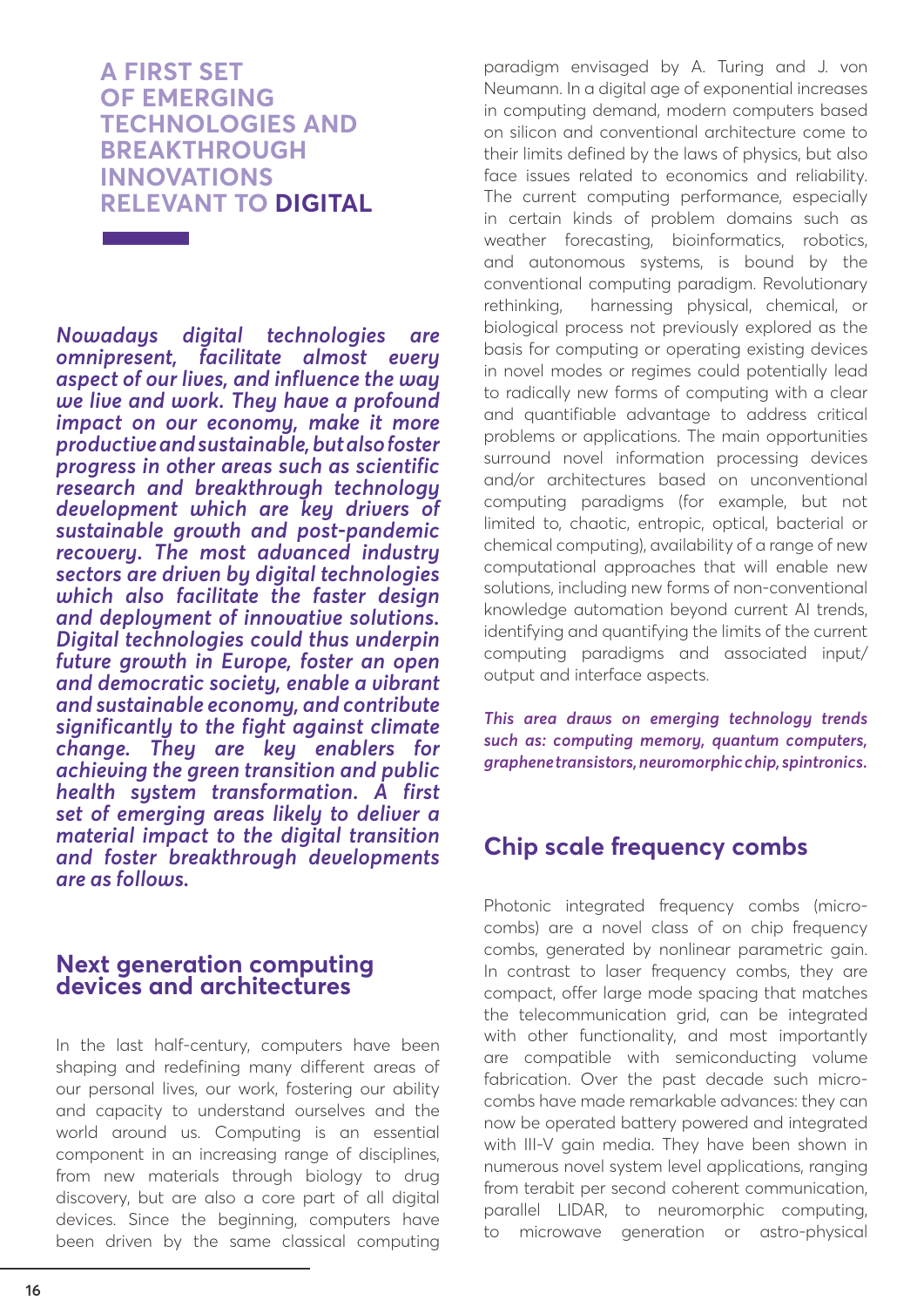spectrometer calibration. Frequency combs at micro-scale may soon leave the metrology lab and enter the mainstream, but before it happens some important challenges need to be addressed e.g., development of novel nonlinear platforms (GaP, Lithium Niobate), more efficient conversion efficiencies, extensions to new wavelength ranges, enabling new on-chip functionalities. By bringing the precision of optical frequency combs together with integrated photonics, it may become possible to firmly establish and deploy frequency combs widely, across all spectral regions with integrated photonic technologies. This will make them common in virtually all applications which requires multiple frequencies of coherent laser light. Priority areas include nonlinear photonics and microcomb generation in integrated devices which have clear potential of leading to unforeseen discoveries, as nonlinear interaction in complex systems may lead to emergent phenomena.

*This area draws on emerging technology trends such as: high-precision clock, optoelectronics, quantum computers, quantum cryptography.*

#### **Photon, phonon, electron triangle**

In recent years, interactions between photons (particles carrying light), phonons (quasi-particles carrying energy and momentum through lattice vibrations) and electrons (particles carrying charge) have attracted a lot of research attention because of their primary roles in condensed matter physics. Lattice vibrations on electronic states cause scattering, whereby electrons change their states by emitting or absorbing phonons. The interaction of electrons with an electromagnetic field will be represented as scattering processes in which electrons emit or absorb photons. In 2021, for one of the first times, a successful experiment demonstrated interaction between light and phonons to manipulate in a robust and controllable way, the propagation of lattice vibrations. In nano-electronic devices, interconnects i.e., the connections between various elements of the circuits use more energy than microprocessors. Charge-based (electron) and light-based (photon) approaches are well established for integrated on-chip information processing. Phonons less so, though they can be used to transmit information using small amounts of energy. This requires us to easily switch between (or combine) photon, phonons, and electrons as carrier of the same information (multi-state variables). The incorporation of the phonon in the list is crucial, as this is the showstopper in many upscaling or temperature operations above helium temperatures (and cryo-electronics not being an obvious route to take). The main challenges remain, like footprint, losses, frequency range (still too low) and their integration potential in order to exploit the potential of photon, phonon and electron triangle – multi-state variables in integrated devices.

*This area draws on emerging technology trends such as: 2D materials, metamaterials, optoelectronics, spintronics, quantum computers, computing memory.*

### **DNA-based digital data storage**

In the digital era that sees the exponential growth of numerical content, the current approach and technology for big data storage and archiving will not be sustainable beyond 2040, mainly due to limitations related to energy consumption, the need for rare and toxic materials, and issues linked to data integrity over time. There is an urgent need to propose radically novel approaches to satisfy extremely fast increases of data storage requirements, none of which are currently sufficiently mature for deployment. Molecular carriers of information, such as DNA (used as a chemical rather than a biological agent) or certain non-DNA sequence-controlled polymers, are very good alternatives considering clear advantages such as information densities ten million times higher than those of currently used traditional memories, and stability at ordinary temperature for several millennia without energy consumption. Furthermore, data can be easily manipulated, multiplied, or destroyed at will. Some calculations can be physically implemented with DNA fragments. Moreover, DNA-based data storage can naturally benefit from the rapidly growing range of DNA research, newly developed breakthrough tools and techniques from the life sciences, while also contributing reciprocally to it (e.g., for in-vivo data collection). Proof of concept for DNA-based data archiving in vitro is now well established. Several studies have shown that such archiving can support selective and scalable access to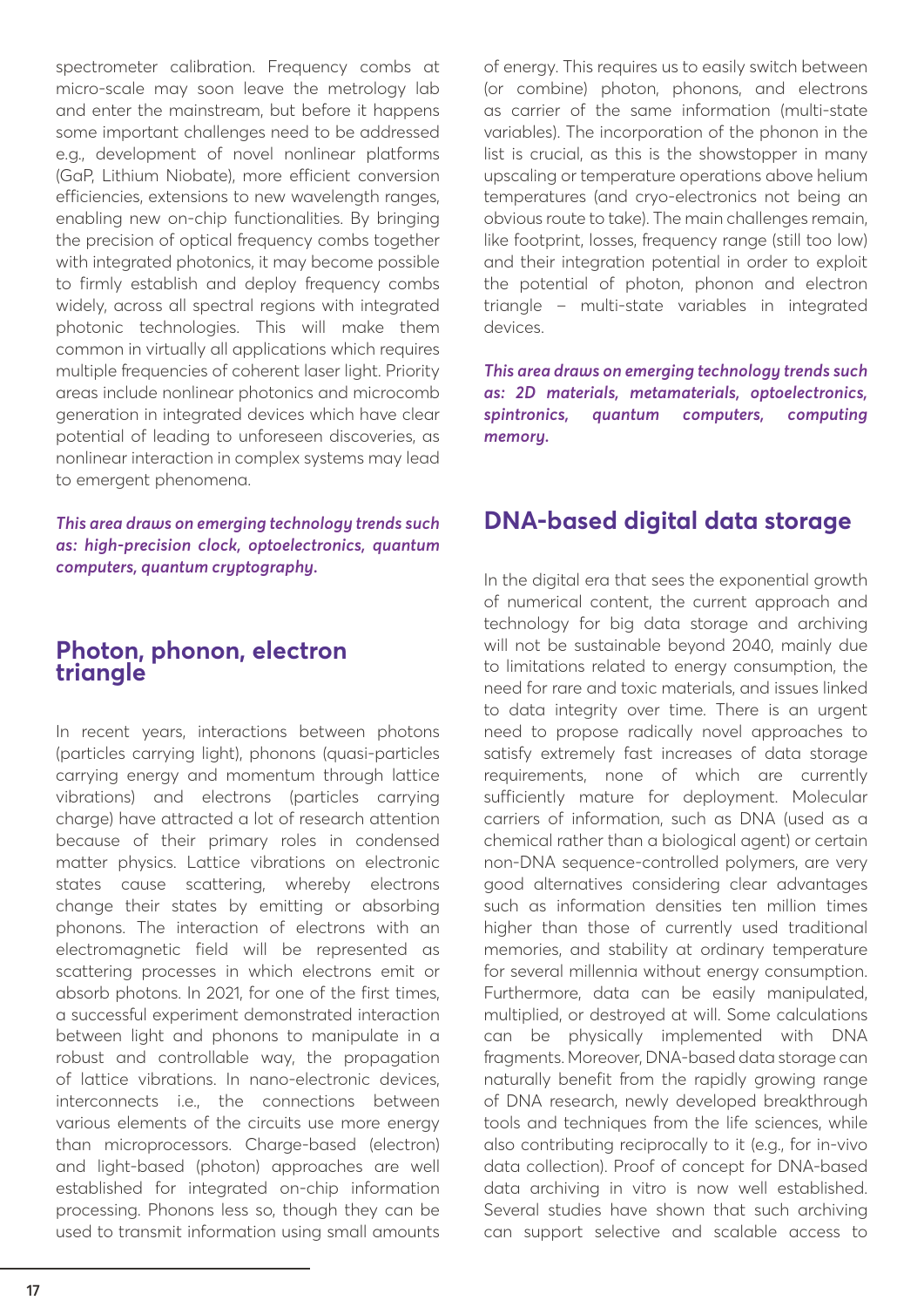data, as well as error-free storage and retrieval of information. However, technical challenges remain to make this process economically viable for a broad spectrum of data types. These relate to improving the cost, speed, and efficiency of technologies for reading, and especially writing and editing the medium, DNA or other polymers. Large corporates and governments are starting to show an interest and smaller companies offer solutions for certain archiving applications.

*This area draws on emerging technology trends such as bioelectronics.*

#### **Alternative approaches to quantum computation**

Quantum computation holds the promise of immense computing power beyond the capabilities of any classical computer. It has the potential to revolutionize many areas of science, technology, as well as our daily life. This new computational paradigm builds on the physical laws of quantum mechanics and exploits fundamentally new modes of computation. Since the first basic quantum circuit built in 1995, considerable effort has been made to understand and develop quantumcomputing technologies. However, the field is still considered to be in its infancy. Novel approaches to encode, manipulate, and store information in quantum objects are needed to accelerate the development and the deployment of breakthrough innovations across many sectors, and enable new players to offer unique solutions for the architecture and critical building blocks of new quantum computing systems. Such innovations may then lead to applications in chemistry, material science, and logistics, among others. To ensure faster exploitation and take up of practical solutions in the realm of quantum computation, advancements in scalability and fault-tolerance in alternative yet promising approaches should be explored. Measurement-based computation using entangled states of light is such an approach that promises universality, scalability, and faulttolerance. Key developments in state generation, encoding, system control, fabrication, software stack, and applications are needed to go beyond the conceptual stage and bring forward the full promises of the approach.

*This area draws on emerging technology trends such as: flexible electronics, computing memory, quantum computers, optoelectronics, spintronics.*

### **AI-based local digital twins**

City planners, urban architects and policy makers require simulation models to understand, predict, design and manage future forms of cities to make them more sustainable, equitable and efficient. Local Digital Twins (LDTs) are digital replicas of cities that involve not only the physical aspects, but also the people and the influence of their decisions and behaviours. Cities are complex systems. To unleash the full potential of LDTs, a complexity science-based approach needs to be designed around different perspectives on cities. their structures and problems. Complex dynamical systems are self-organizing with various emergent patterns typically robust to reasonable disruptions. They are adaptive, and self-organization happens spontaneously in an efficient way. To reach expected outcomes, one needs to focus on interactions rather than on system components, and thus prepare designs and interventions consistent with self-organization and emergence. We need to observe and track the emergence of collective behaviour. If the system (city) does not change very quickly, we may be able to learn using optimization algorithms (top-down) or build hybrid, top-down/self-organized systems.

*This area draws on emerging technology trends such as artificial intelligence.*

#### **New uses of space**

Space technologies are widely used to explore space, understand the earth better as part of the universe, its climate, but also to get a different perspective on the human body and health. Space technologies deliver many everyday services such as telecommunications, navigation, security, weather forecast, remote sensing etc. Advances in these technologies ensure new opportunities and approaches to solve emerging societal challenges including climate change, violent weather events, or serious human diseases. Novel breakthrough concepts and approaches for access to space, its surveillance, more inclusive space transportation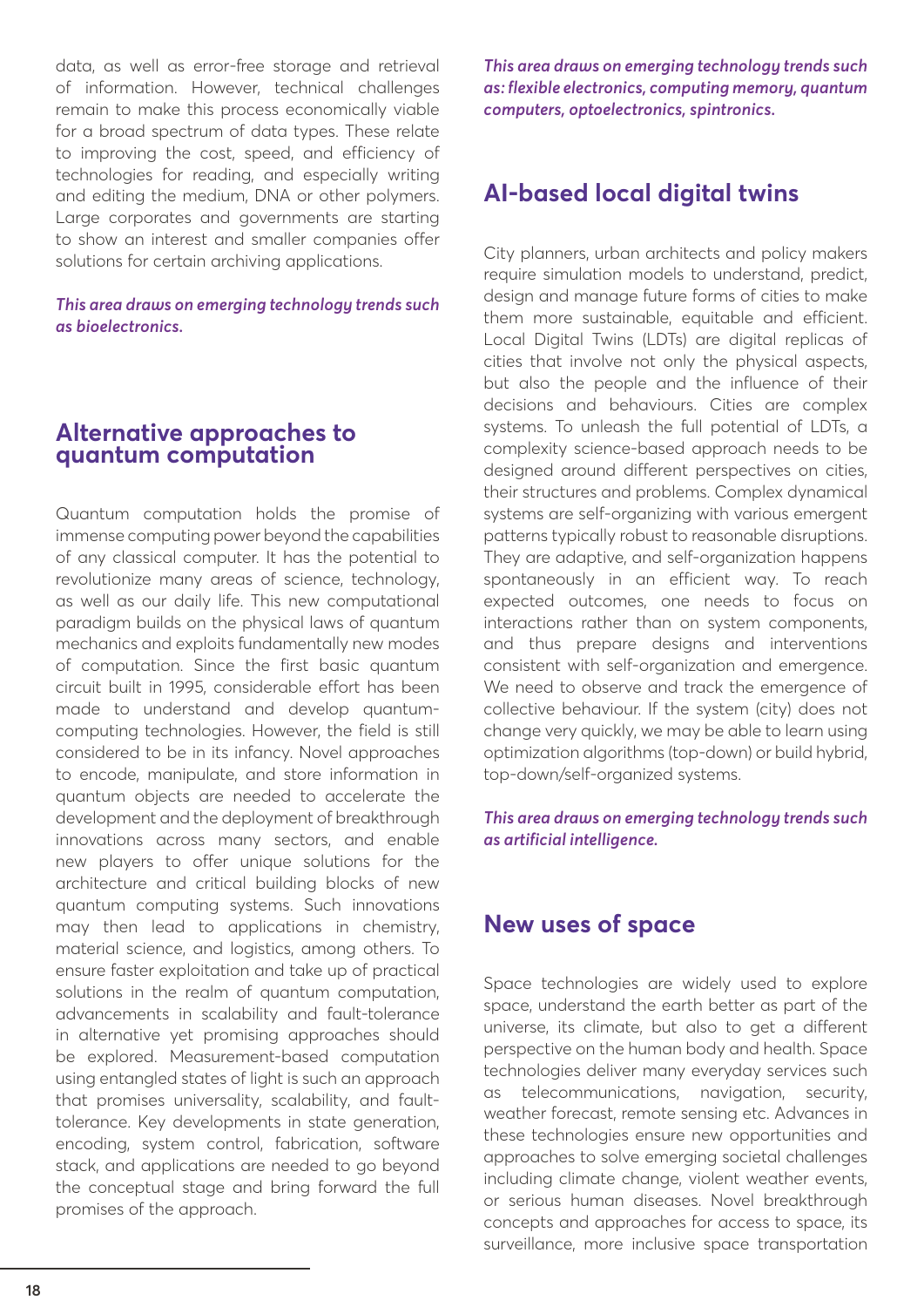solutions, new applications of quantum technologies for space use, in-orbit testing/validation of new space-based services for a wide range of sectors (e.g. telecom, security, satellite navigation and tracking), earth observation or innovative use of signals and data collected by space infrastructure for new functionalities are clearly seen as enablers for breakthrough innovations across multiple downstream sectors.

*This area draws on emerging technology trends such as asteroid mining.*

#### **2D materials for low-power electronics**

ICT systems are the fastest growing consumer of electricity worldwide, with >15% of the total carbon footprint caused by computer data centres (expected to double by 2050). Power consumption in CMOS technology can only be reduced by reducing the on/off voltage in the transistor operation: for example, dropping the operational voltage by 70% would reduce the power consumption by 90%. The challenge is to use 2DM to create new materials for low-power semiconductor electronics, by optimising their characteristics through band gap engineering, enabling wafer scale growth of such materials, achieving room-temperature ferromagnetic semiconductors and their integration in components for scalable manufacturing.

*This area draws on emerging technology trends such as: 2D materials, carbon nanotubes, graphene transistors.*

### **Sustainable electronics**

Electronics is one of the main underpinning industries supporting society today. The fastgrowing ICT sector has significant carbon footprint, which is expected to double by 2050. Outstanding challenges in the development and production of ICT are, among others, the reduction of power consumption and the dependency on noble metals and critical raw materials. Sustainable electronics represent not only a need, but also a unique challenging opportunity for a decarbonized and digital society. Different solutions are under development to address these challenges, including: (i)use of sustainable materials such as bio-based materials as flexible substrate and non-conductive components, conductive carbon materials, bio-based organic and inorganic semiconductors, use of highly abundant and recyclable non-noble metals and metal compounds; (ii) use of scalable manufacturing processes including wet water-based processing, printing and additive manufacturing techniques, dry low temperature processing, minimizing process waste, and using safer and low toxicity chemicals; and (iii) implementation of new hybrid systems and devices, as well as implementation of self-powered devices and development of bio-inspired and hybrid systems (e.g., bio-electronics and interfaces with microbes, plants functionalization) including eco-design and circular-by-design strategies, selfhealing and self-repairing materials, predictive maintenance strategies.

*This area draws on emerging technology trends such as: flexible electronics, biodegradable sensors, bioelectronics, bioluminescence, energy harvesting, smart windows, self-healing materials, plant communication, 2D materials, nanowires, optoelectronics, spintronics, splitting carbon dioxide, graphene transistors, artificial photosynthesis, metamaterials.*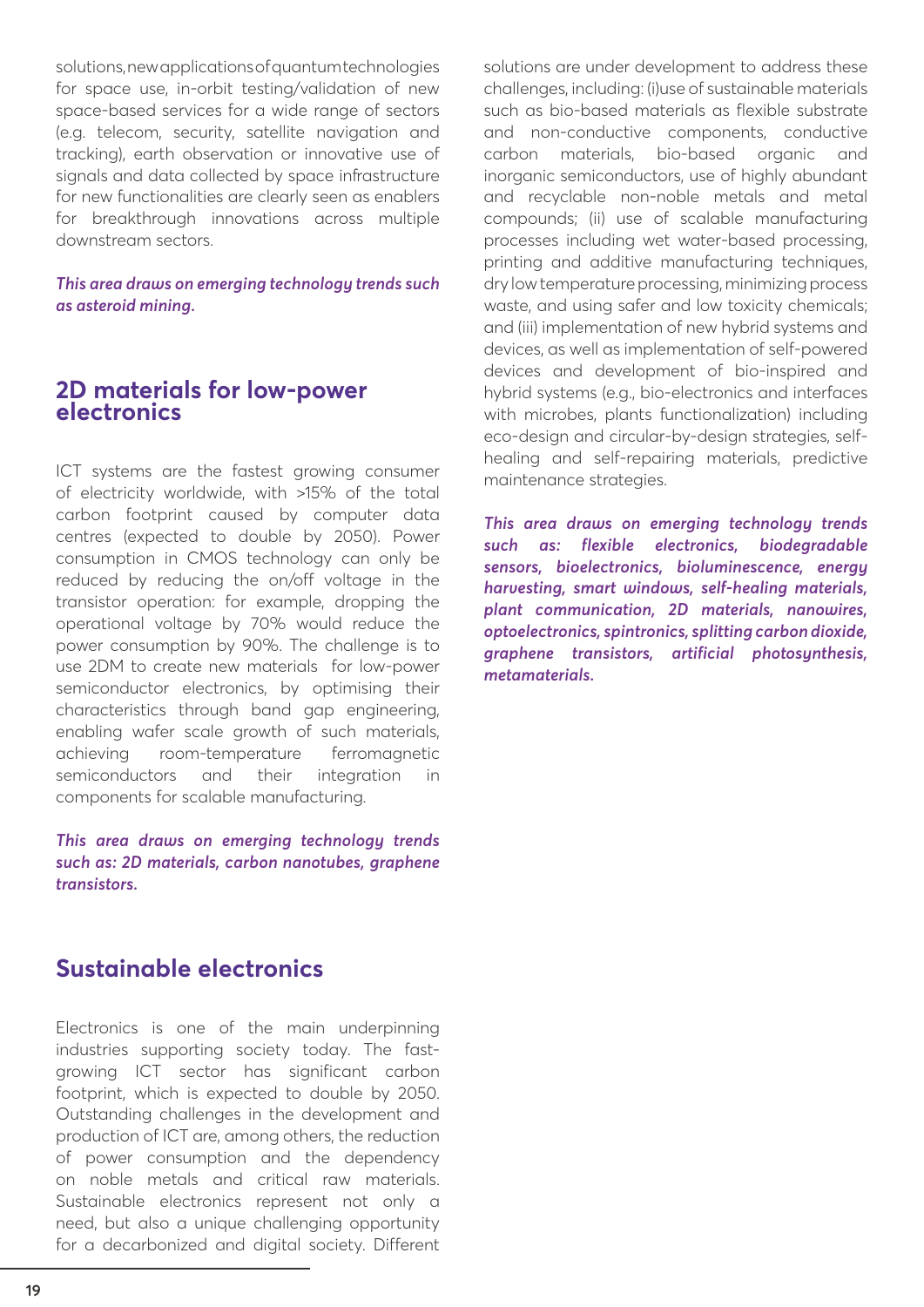

The identification of emerging technologies and breakthrough innovations at an early stage is a challenge in itself. Our approach on this occasion was largely anchored in secondary research aggregating internal and external data, drawing on inputs from a diverse range of actors and information sources with wider strategic considerations related to EU priorities and policies also factored in.

Recognising that that it is not an exact science, a leading role was also played by the EIC Programme

Managers. These experts are tasked with contributing expert technology and market knowledge to help identify and transform early technology visions into reality, advancing innovative projects and companies across the EIC pipeline from early-stage research to commercially successful innovations. The EIC Programme Managers thus played a key role in identifying the priorities outlined here based on the full range of inputs received. The steps taken can be broadly summarised as below: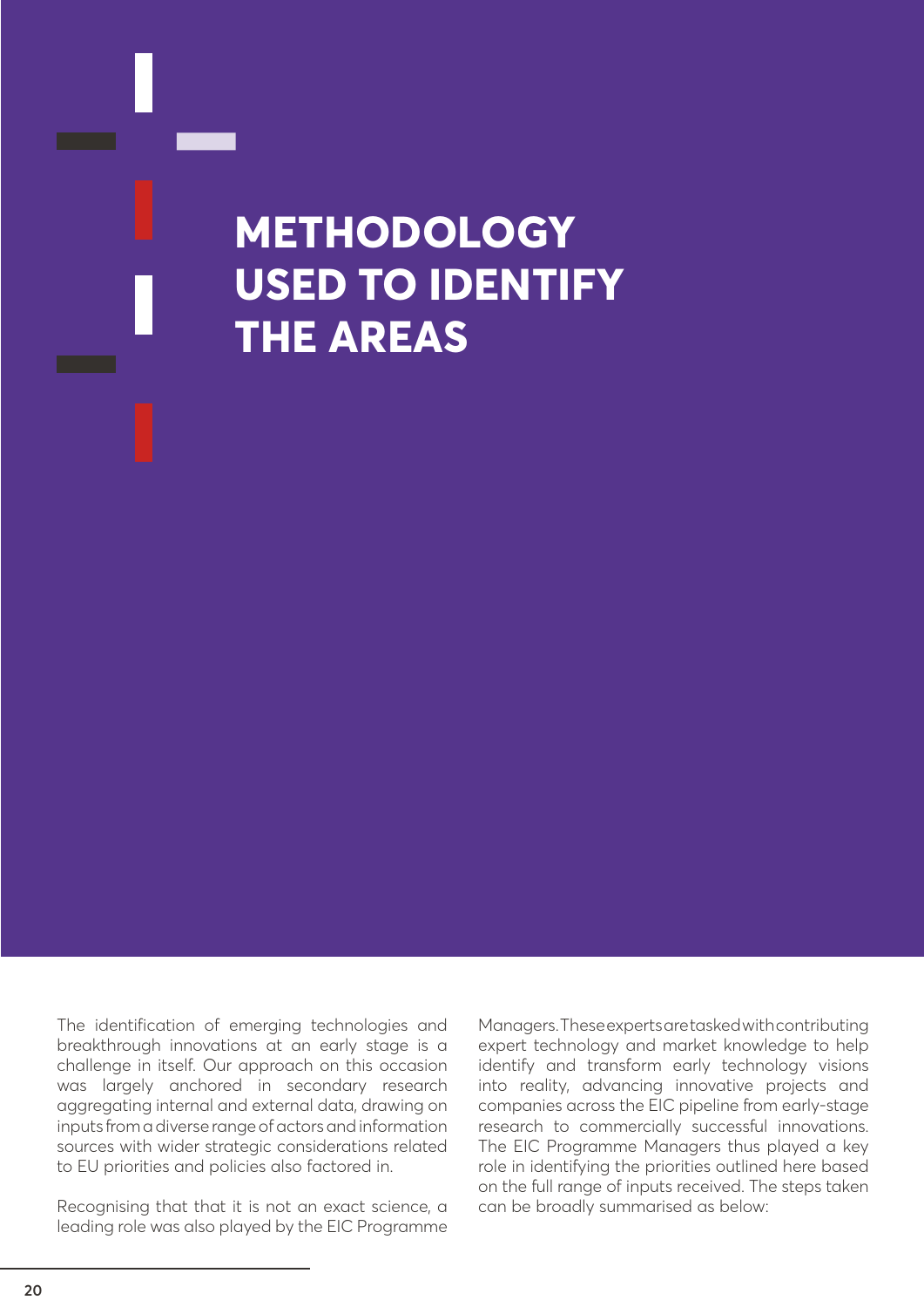#### **THE METHODOLOGY INVOLVED THE FOLLOWING ACTIVITIES:**

| a.             | Desk review of relevant literature such as third-party research, science and<br>technology foresight and business reports, with particular attention paid to<br>methodological and empirical differences [2][3][4][5][6];                                                                                                             |
|----------------|---------------------------------------------------------------------------------------------------------------------------------------------------------------------------------------------------------------------------------------------------------------------------------------------------------------------------------------|
|                |                                                                                                                                                                                                                                                                                                                                       |
| b.             | Informal consultations across the European Commission services and with<br>representatives of other EU funded bodies and initiatives (e.g., the European<br>Institute of Innovation and Technology, EIT) to identify relevant policy priorities<br>(e.g., Horizon Missions, EU industrial strategy, innovation drivers and barriers); |
|                |                                                                                                                                                                                                                                                                                                                                       |
| $\mathsf{C}$   | Multiple discussions and exchanges with researchers, entrepreneurs, and other<br>key innovation stakeholders;                                                                                                                                                                                                                         |
|                |                                                                                                                                                                                                                                                                                                                                       |
| $\mathsf{d}$ . | Thematic expert workshops in the areas of Digital, Green and Health organised by<br>EIC Programme Managers and involving leading experts appointed by Member<br>States;                                                                                                                                                               |
|                |                                                                                                                                                                                                                                                                                                                                       |
| e.             | Advice from members of the EIC pilot Advisory Board;                                                                                                                                                                                                                                                                                  |
|                |                                                                                                                                                                                                                                                                                                                                       |
| f.             | Portfolio analysis of proposals submitted and projects funded by previous EIC<br>calls (including legacy programmes such as Future Emerging Technologies);                                                                                                                                                                            |
|                |                                                                                                                                                                                                                                                                                                                                       |
| g.             | Content review of the projects funded under the EIC (including the legacy<br>programmes) and ERC (European Research Council) PoC (Proof-of-Concept)<br>instrument [7][8];                                                                                                                                                             |
|                |                                                                                                                                                                                                                                                                                                                                       |
| h.             | <b>Consultation with Member States through the EIC and European Innovation</b><br>Ecosystems configuration of the Horizon Europe Programme Committee.                                                                                                                                                                                 |

As part of the exercise, we also mapped the areas identified here against the list of *Radical Innovation Breakthroughs composed of 100 emerging technology trends [1]. The goal was not to evaluate, or quality check the outcome of the identification process, but rather, to position these areas against these emerging trends. The areas identified in this first exercise cover more than one third of the emerging technology trends. It is also worth noting that some of the areas cover several trends, while others were linked to only one or two, and in some cases, none. This underlines the heterogeneous or novel nature of the areas identified, with some more traditional (mono-disciplinary), and others drawing together developments across different fields of science and technology thus representing new directions for breakthrough developments.*

*This first exercise was undertaken between April and September 2021. We are aware of potential shortcomings of our methodological approach and the limited extent of related activities. In keeping with the mission of the EIC, we have an ambition therefore to make the methodology more robust and improve the related process and activities with the aim of continuously improving the EIC's strategic intelligence and capabilities to detect potentially important emerging areas of technology and innovation, and to support them appropriately from an early stage.*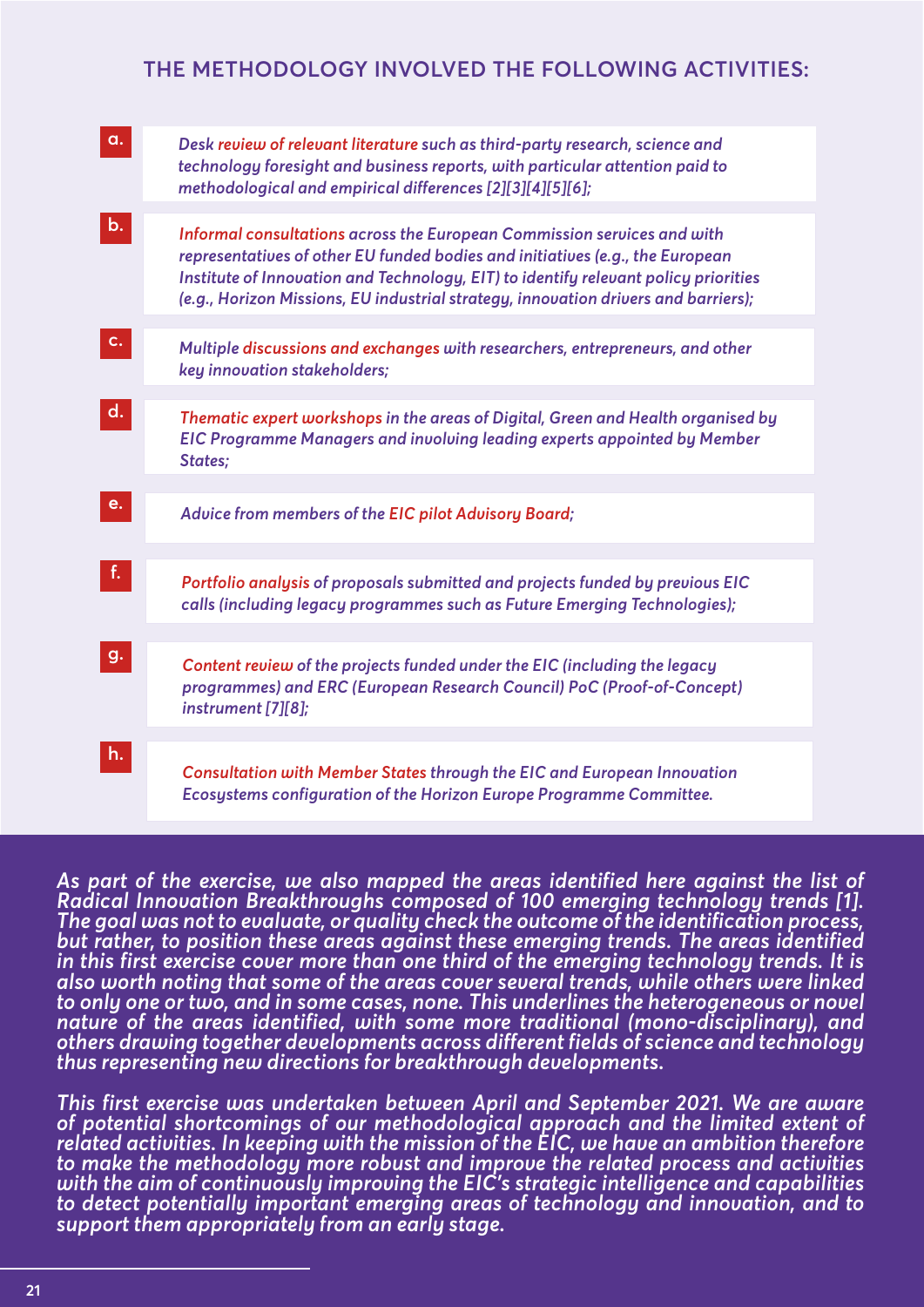## **OUTLOOK FOR THE FUTURE**

At the **EIC**, we want to match the ambition of our most talented and visionary researchers and innovators and to work together towards a broader forward-looking capability in the coming years. We are aware that we can only do so if we are at the cutting edge of developments in science and technology, from early-stage ideas to market uptake across the world. We need to establish a continuous assessment process to monitor how the projects and sectors, supported by the EIC, are linked with, or compare to those across the globe and recognise weak and strong signals of breakthrough innovations in deep tech throughout the whole value-chain. We also need to observe and analyse the major trends and potential impacts at a scientific, technological, economic, environmental, social, ethical, legal, and policy levels as appropriate, to better assess their value proposition.

We are therefore already building on the first exercise and moving towards the co-creation of a broader and more structured permanent strategic intelligence framework, which will rely on three main intelligence types: Anticipatory, Collective, and Hybrid.

> **Anticipatory**, as we will build up a short and medium-term future-oriented EIC toolbox for the detection and monitoring of innovation signals, trends, drivers, and more, via horizon scanning, and other foresight-based tools.

**Collective**, as we will ground the EIC on participatory models that can help us to mobilise a wider set of insights, from sense making to priority setting and decisionmaking, boosting stakeholder outreach and community building, and opening space for new partnerships.

**Hybrid**, as we will embrace a fusion of machine and human-driven multi-criteria analytics for EIC knowledge extraction and examination of past, present, and future-oriented data sets, from internal and external investment patterns to impacts on innovation ecosystems.

A first layer of this framework will allow us to develop and update the current overview of areas towards a multi-annual perspective that supports the work of EIC Programme Managers and other EIC activities. By way of example, this will see us improve our use of in-house data and combine it with third party data sets, alongside the development of advanced internal data analysis and visualisation tools, relying on novel resources and collaborations.

The role of EIC Programme Managers will also be reinforced, with up to six new EIC Programme Managers joining in 2022 to expand our expertise and coverage. A new collaboration between the EIC and the Competence Centre on Foresight of the European Commission's Joint Research Centre will also begin in 2022. This will comprise horizon scanning activities, data and text mining analytics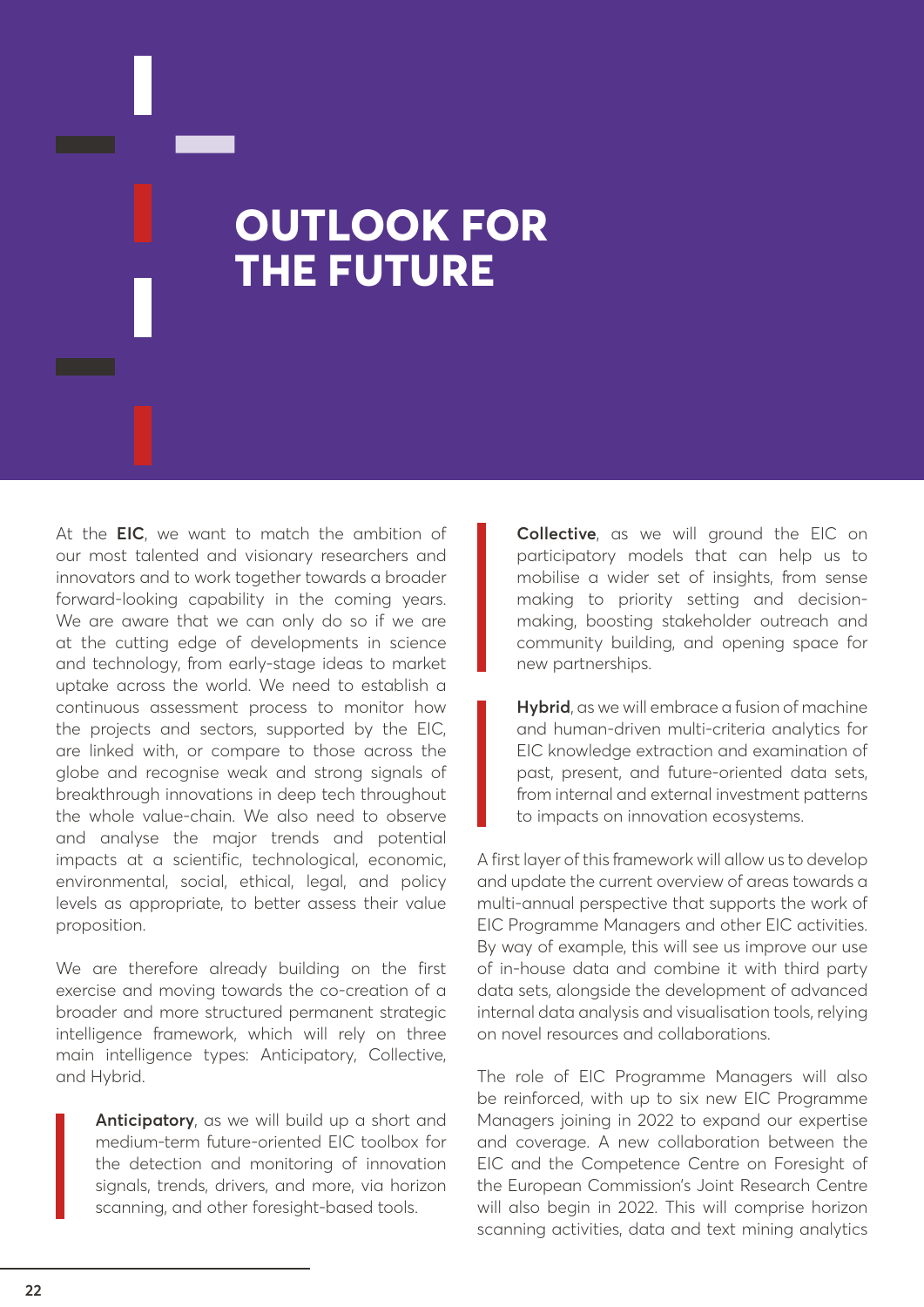and tools, and research on topics from new methods for signal and trend scouting to strategic visioning or immersive ways to experience potential futures. We will also look to further develop partnerships, such as with European Institute of Innovation and Technology (EIT) and European Research Council (ERC), including collaborations on data and strategic intelligence.

We understand that no future can be predicted even with the most accurate extrapolations of current data sets and the best expert insights. This is not the goal of the EIC strategic intelligence objectives. Rather, our intention is to use the best data, insights, and processes available to better guide decision making, avoiding oversimplification, and identifying high risk – high potential areas, sufficiently in advance to make an impact on their development and direction, from supporting early ideas, proofs of concept, or technology transfer, to the financing for scaling up high potential startups and SMEs.

We welcome comments, ideas, and new partnerships to increase, diversify and improve the EIC's capacity. If you wish to be part of the discussion, please contact the author including EIC Programme Managers on domain specific issues (their contact details can be found on the [EIC](https://eic.ec.europa.eu/index_en) [website](https://eic.ec.europa.eu/index_en)).

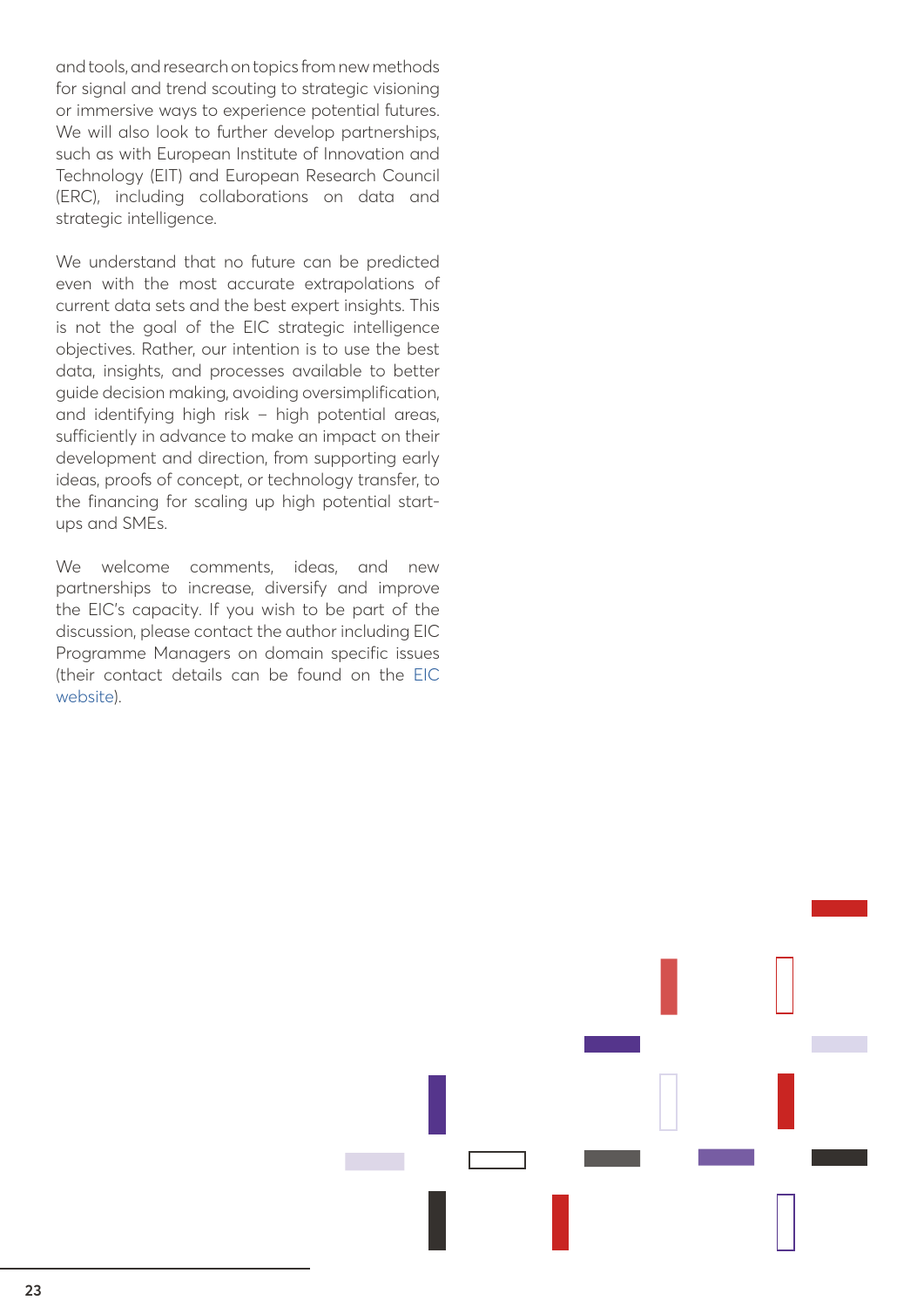## **ANNEX 1:**

**LIST OF MAIN REFERENCE SOURCES USED AS INPUT FOR THE IDENTIFICATION PROCESS**

- [1] 100 Radical Innovation Breakthroughs for the future, European Commission DG RTD (2019)
- [2] Science and technology trends 2020-2040, Exploring S&T Edge, NATO Science and Technology Organisation (2020)
- [3] Weak signals in Science and Technologies, European Commission DG JRC (2021)
- [4] An OECD horizon scan of megatrends and technology trends in the context of future research policy, OECD (2016)
- [5] Deep tech: the great wave of innovation, Hello Tomorrow (2021)
- [6] The top trends in Tech, McKinsey & Co. (2021)
- [7] Windows to the future around Top trends in Emerging Technologies. Roadmapping exercise, PREFET project (2020)
- [8] A glimpse on tomorrow's potential technological trends, technical report, Opscidia (2020)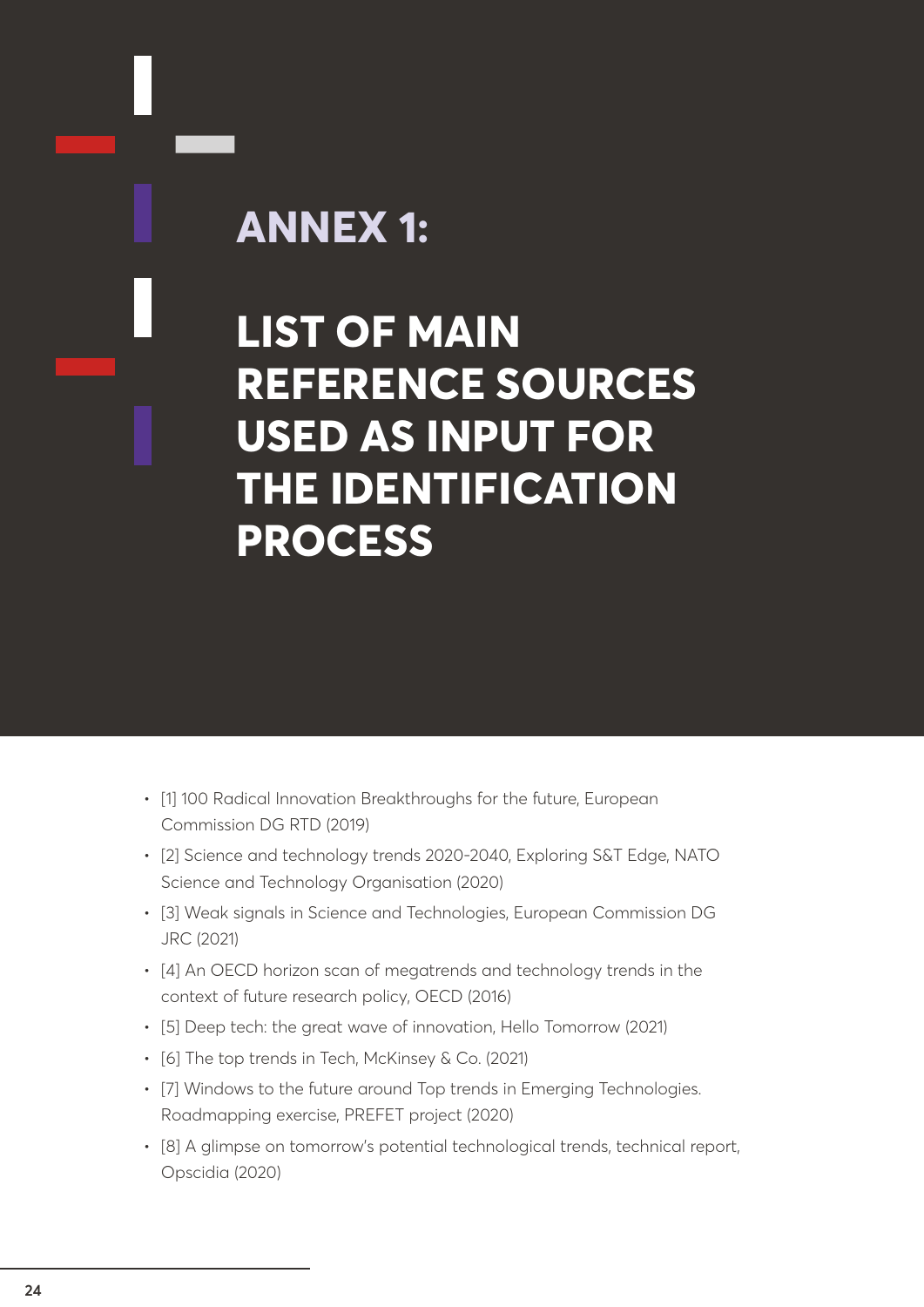## Getting in touch with the EU

#### **IN PERSON**

All over the European Union there are hundreds of Europe Direct information centres. You can find the address of the centre nearest you at: [https://europa.eu/european-union/contact\\_en](https://europa.eu/european-union/contact_en)

#### **ON THE PHONE OR BY EMAIL**

Europe Direct is a service that answers your questions about the European Union. You can contact this service:

- by freephone: 00 800 6 7 8 9 10 11 (certain operators may charge for these calls),
- at the following standard number: +32 22999696, or
- by email via: [https://europa.eu/european-union/contact\\_en](https://europa.eu/european-union/contact_en)

## Finding information about the EU

#### **ONLINE**

Information about the European Union in all the official languages of the EU is available on the Europa website at: [https://europa.eu/european-union/index\\_en](https://europa.eu/european-union/index_en)

#### **EU PUBLICATIONS**

You can download or order free and priced EU publications from: <https://op.europa.eu/en/publications>. Multiple copies of free publications may be obtained by contacting Europe Direct or your local information centre (see [https://europa.eu/european-union/contact\\_en\)](https://europa.eu/european-union/contact_en).

#### **EU LAW AND RELATED DOCUMENTS**

For access to legal information from the EU, including all EU law since 1952 in all the official language versions, go to EUR-Lex at: <http://eur-lex.europa.eu>

#### **OPEN DATA FROM THE EU**

The EU Open Data Portal [\(http://data.europa.eu/euodp/en](http://data.europa.eu/euodp/en)) provides access to datasets from the EU. Data can be downloaded and reused for free, for both commercial and non-commercial purposes.